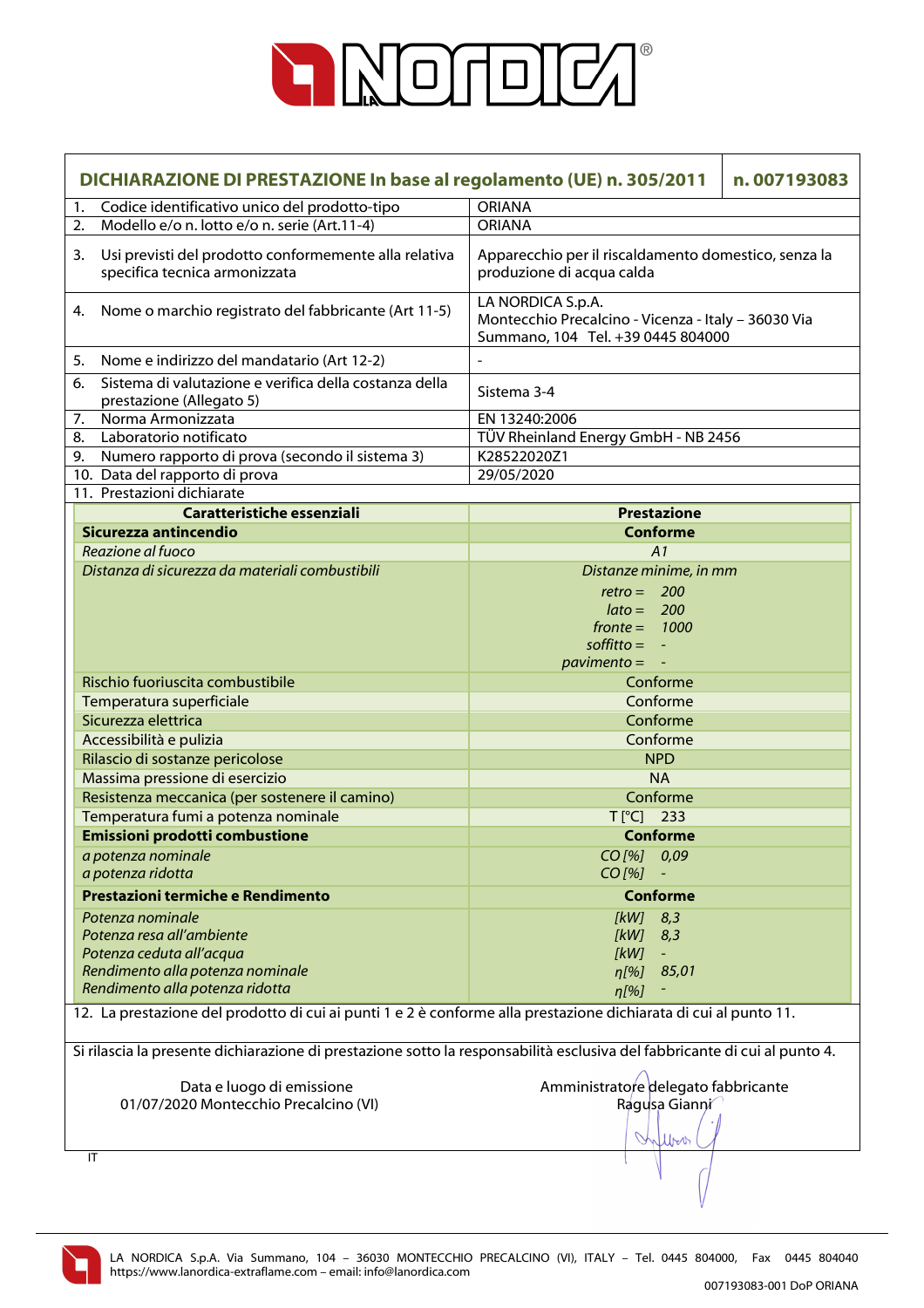

| <b>DECLARATION OF PERFORMANCE According to Regulation (EU) n.305/2011</b><br>n.007193083                                       |                                                                                                               |  |
|--------------------------------------------------------------------------------------------------------------------------------|---------------------------------------------------------------------------------------------------------------|--|
| Unique identification code of the product type<br>1.                                                                           | <b>ORIANA</b>                                                                                                 |  |
| Model and/or batch and/or serial number (Art.11-4)<br>2.                                                                       | <b>ORIANA</b>                                                                                                 |  |
| Intended uses of the product in accordance with<br>3.<br>harmonised technical specification                                    | Domestic heating appliance, without hot water<br>production                                                   |  |
| Name or registered trade mark of the manufacturer<br>4.<br>(Art 11-5)                                                          | LA NORDICA S.p.A.<br>Montecchio Precalcino - Vicenza - Italy - 36030 Via<br>Summano, 104 Tel. +39 0445 804000 |  |
| 5. Name and address of the authorised representative<br>(Art 12-2)                                                             |                                                                                                               |  |
| System of assessment and verification of constancy<br>6.<br>of performance (Annex 5)                                           | System 3-4                                                                                                    |  |
| Harmonized technical specification<br>7.                                                                                       | EN 13240:2006                                                                                                 |  |
| Notified laboratory<br>8.                                                                                                      | TÜV Rheinland Energy GmbH - NB 2456                                                                           |  |
| 9. Test report number (type testing under System 3)                                                                            | K28522020Z1                                                                                                   |  |
| 10. Date of test report                                                                                                        | 29/05/2020                                                                                                    |  |
| 11. Declared performance                                                                                                       |                                                                                                               |  |
| <b>Essential characteristics</b>                                                                                               | Performance                                                                                                   |  |
| <b>Fire safety</b>                                                                                                             | Pass                                                                                                          |  |
| <b>Reaction to fire</b>                                                                                                        | A1                                                                                                            |  |
| Safety distance from combustible materials                                                                                     | Minimun distances, in mm                                                                                      |  |
|                                                                                                                                | $rear = 200$                                                                                                  |  |
|                                                                                                                                | $side = 200$                                                                                                  |  |
|                                                                                                                                | $front = 1000$                                                                                                |  |
|                                                                                                                                | $\text{ceiling} = -$                                                                                          |  |
|                                                                                                                                | $floor = -$                                                                                                   |  |
| Risk of burning fuel falling out                                                                                               | Pass                                                                                                          |  |
| Surface temperature                                                                                                            | Pass                                                                                                          |  |
| <b>Electrical safety</b>                                                                                                       | Pass                                                                                                          |  |
| Cleanability                                                                                                                   | Pass                                                                                                          |  |
| Discharge of dangerous substances                                                                                              | <b>NPD</b>                                                                                                    |  |
| <b>Maximum operating pressure</b>                                                                                              | <b>NA</b>                                                                                                     |  |
| Mechanical resistance (to carry a chimney/flue)                                                                                | Pass                                                                                                          |  |
| Flue gas temperature at nominal heat output                                                                                    | $T[^{\circ}C]$ 233                                                                                            |  |
| <b>Emission of combustion products</b>                                                                                         | Pass                                                                                                          |  |
| at nominal heat output                                                                                                         | $CO$ [%]<br>0,09                                                                                              |  |
| at reduced heat output                                                                                                         | $CO$ [%]                                                                                                      |  |
| <b>Thermal output and Energy efficiency</b>                                                                                    | Pass                                                                                                          |  |
| Nominal heat output                                                                                                            | [kW]<br>8,3                                                                                                   |  |
| <b>Room heating output</b>                                                                                                     | [kW]<br>8,3                                                                                                   |  |
| <b>Water heating output</b>                                                                                                    | [kW]                                                                                                          |  |
| Energy efficiency at nominal heat output                                                                                       | 85,01<br>$\eta$ [%]                                                                                           |  |
| Energy efficiency at reduced heat output                                                                                       | n[%]                                                                                                          |  |
| 12. The performance of the product identified in points 1 and 2 is in conformity with the declared performance in<br>point 11. |                                                                                                               |  |
| This declaration of performance is issued under the sole responsibility of the manufacturer identified in point 4.             |                                                                                                               |  |
|                                                                                                                                |                                                                                                               |  |
| Place and date of issue                                                                                                        | Manufacturer managing director                                                                                |  |
| 01/07/2020 Montecchio Precalcino (VI)                                                                                          | Ragusa Gianni                                                                                                 |  |
|                                                                                                                                |                                                                                                               |  |
|                                                                                                                                |                                                                                                               |  |
| UK                                                                                                                             | Mor                                                                                                           |  |
|                                                                                                                                |                                                                                                               |  |

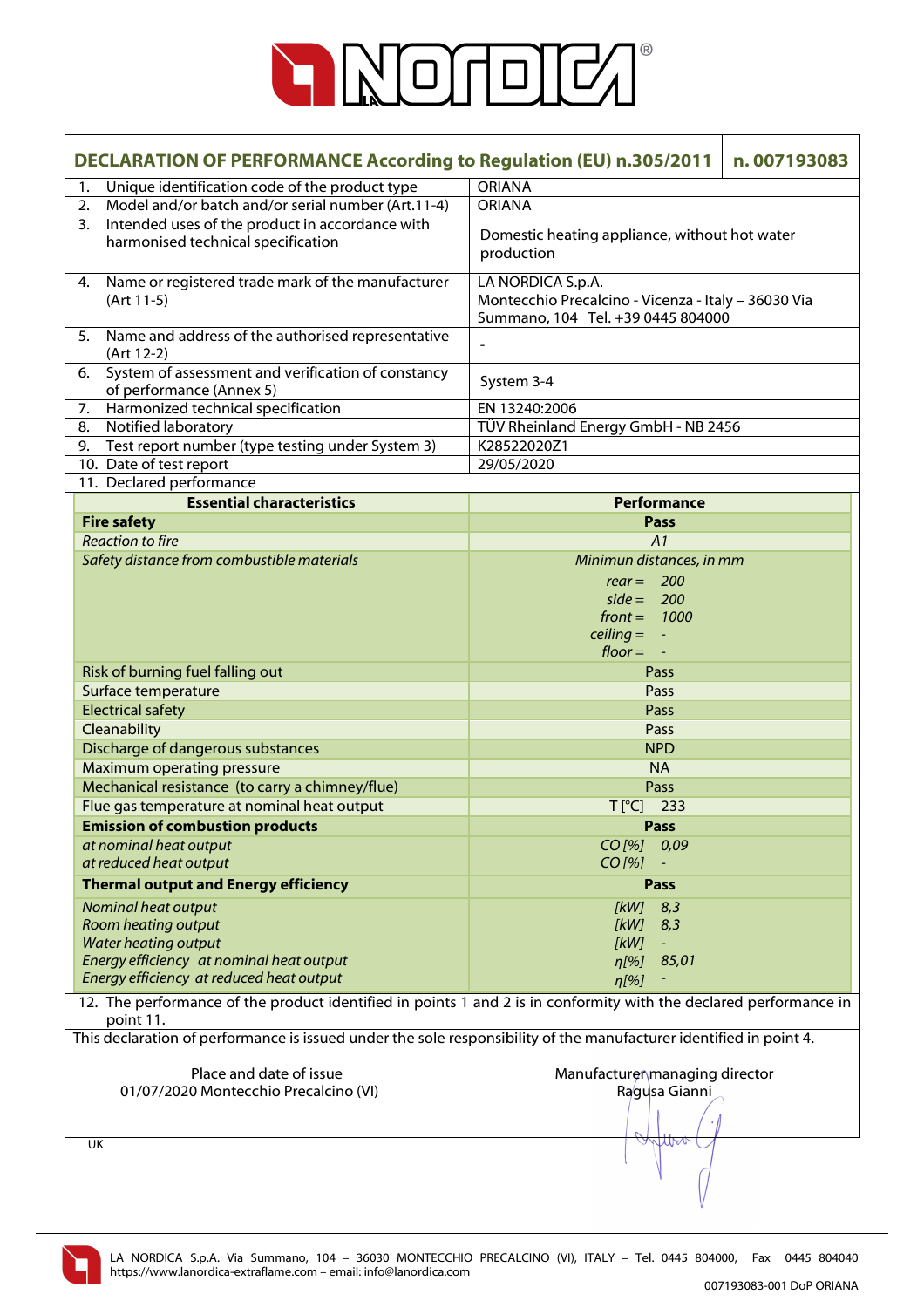

| DÉCLARATION DE PERFORMANCE Selon le règlement (UE) n° 305/2011<br>n.007193083                                |                                                     |  |
|--------------------------------------------------------------------------------------------------------------|-----------------------------------------------------|--|
| Code d'identification unique du produit-type<br>1.                                                           | <b>ORIANA</b>                                       |  |
| Modèle et/ou n° de lot et/ou n° de série (Art. 11-4)<br>2.                                                   | <b>ORIANA</b>                                       |  |
| Utilisation prévue du produit conformément aux<br>3.                                                         |                                                     |  |
| spécifications techniques harmonisées                                                                        | Appareil pour le chauffage domestique, sans         |  |
| correspondantes                                                                                              | production d'eau chaude                             |  |
|                                                                                                              | LA NORDICA S.p.A.                                   |  |
| Nom ou marque enregistrée du fabricant (Art. 11-5)<br>4.                                                     | Montecchio Precalcino - Vicenza - Italy - 36030 Via |  |
|                                                                                                              | Summano, 104 Tel. +39 0445 804000                   |  |
| Nom et adresse du mandataire (Art. 12-2)<br>5.                                                               | $\overline{\phantom{a}}$                            |  |
| Système d'évaluation et contrôle de la constance de<br>6.                                                    | System 3-4                                          |  |
| performance (Annexe 5)                                                                                       |                                                     |  |
| Spécifications techniques harmonisées<br>7.                                                                  | EN 13240:2006                                       |  |
| Laboratoire notifié<br>8.                                                                                    | TÜV Rheinland Energy GmbH - NB 2456                 |  |
| Numéro du rapport d'essai (selon le System 3)<br>9.                                                          | K28522020Z1<br>29/05/2020                           |  |
| 10. Date du rapport d'essai<br>11. Performance déclarée                                                      |                                                     |  |
| <b>Caractéristiques essentielles</b>                                                                         | <b>Performance</b>                                  |  |
| Sécurité anti-incendie                                                                                       | <b>Conforme</b>                                     |  |
| Réaction au feu                                                                                              | A1                                                  |  |
| Distance de sécurité aux matériaux combustibles                                                              | Distance minimum, en mm                             |  |
|                                                                                                              | $arrière = 200$                                     |  |
|                                                                                                              | $c \hat{o} t \hat{e} = 200$                         |  |
|                                                                                                              | $avant = 1000$                                      |  |
|                                                                                                              | $sol = -$                                           |  |
|                                                                                                              | $fond = -$                                          |  |
| Risque de fuite de combustible                                                                               | Conforme                                            |  |
| Température de surface                                                                                       | Conforme                                            |  |
| Sécurité électrique                                                                                          | Conforme                                            |  |
| Facilité d'accès et nettoyage                                                                                | Conforme                                            |  |
| Emission de substances dangereuses                                                                           | <b>NPD</b>                                          |  |
| Pression maximale de service                                                                                 | <b>NA</b>                                           |  |
| Résistance mécanique (pour soutenir la cheminée)                                                             | Conforme                                            |  |
| Température des fumées puissance nominale                                                                    | $T[^{\circ}C]$ 233                                  |  |
| Émission des produits de combustion                                                                          | <b>Conforme</b>                                     |  |
| Puissance nominale                                                                                           | CO[%] 0,09                                          |  |
| Puissance réduite                                                                                            | CO [%]                                              |  |
| <b>Performance thermique et Rendement</b>                                                                    | <b>Conforme</b>                                     |  |
| Puissance nominale                                                                                           | $[kW]$ 8,3                                          |  |
| Puissance rendue à la chambre                                                                                | [kW]<br>8,3                                         |  |
| Puissance rendue à l'eau                                                                                     | [kW]                                                |  |
| Rendement à la puissance nominale                                                                            | 85,01<br>η[%]                                       |  |
| Rendement à la puissance réduite                                                                             | $\eta$ [%]                                          |  |
| 12. La performance du produit citée aux points 1 et 2 est conforme à la performance déclarée au point 11.    |                                                     |  |
|                                                                                                              |                                                     |  |
| Cette déclaration de performance est délivrée sous la responsabilité exclusive du fabricant cité au point 4. |                                                     |  |
|                                                                                                              |                                                     |  |
| Date et lieu d'émission                                                                                      | Administrateur délégué du fabricant                 |  |
| 01/07/2020 Montecchio Precalcino (VI)                                                                        | Ragusa Gianni                                       |  |
|                                                                                                              |                                                     |  |
|                                                                                                              |                                                     |  |
| <b>FR</b>                                                                                                    |                                                     |  |
|                                                                                                              | Inflow                                              |  |
|                                                                                                              |                                                     |  |
|                                                                                                              |                                                     |  |
|                                                                                                              |                                                     |  |

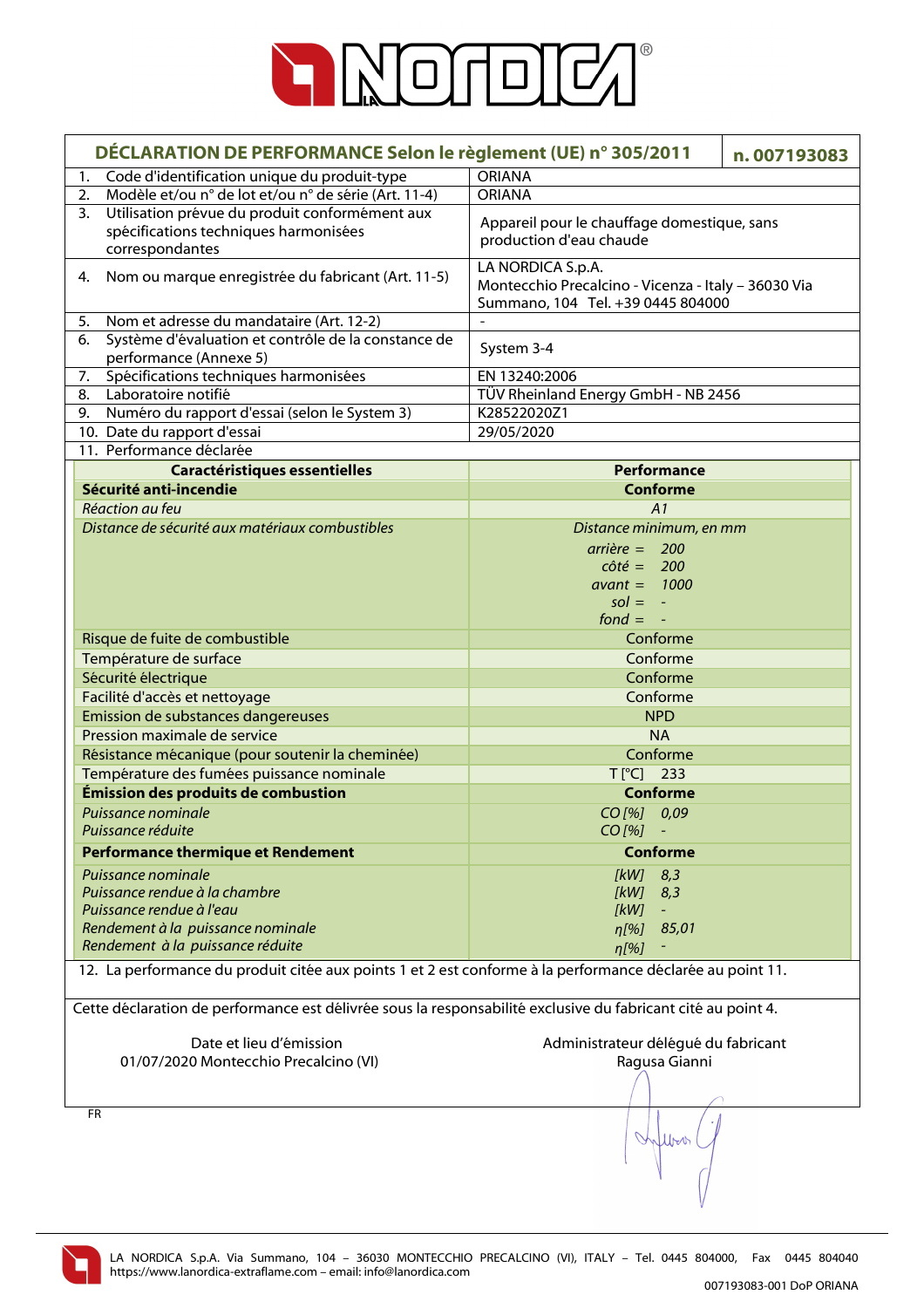

| LEISTUNGSERKLÄRUNG Gemäß der Verordnung (EG) Nr. 305/2011                                                          | n.007193083                                         |
|--------------------------------------------------------------------------------------------------------------------|-----------------------------------------------------|
| Eindeutiger Identifikationscode des Produktes - Typ<br>1.                                                          | <b>ORIANA</b>                                       |
| Modell und/oder Losnr. und/oder Seriennr. (Art.11-4)<br>2.                                                         | <b>ORIANA</b>                                       |
| Vorgesehene Verwendung des Produkts in<br>3.                                                                       |                                                     |
| Übereinstimmung mit der geltenden harmonisierten                                                                   | Heizgerät für den Privatgebrauch ohne               |
| technischen Spezifikation                                                                                          | Warmwasserproduktion                                |
| Name oder registriertes Warenzeichen des<br>4.                                                                     | LA NORDICA S.p.A.                                   |
| Herstellers (Art 11-5)                                                                                             | Montecchio Precalcino - Vicenza - Italy - 36030 Via |
|                                                                                                                    | Summano, 104 Tel. +39 0445 804000                   |
| Name und Adresse des Auftragnehmers (Art 12-2)<br>5.                                                               |                                                     |
| 6.<br>System zur Bewertung und Überprüfung der                                                                     | System 3-4                                          |
| Leistungsbeständigkeit (Anlage 5)                                                                                  |                                                     |
| Harmonisierte technische Spezifikation<br>7.                                                                       | EN 13240:2006                                       |
| <b>Benanntes Labor</b><br>8.<br>Nummer des Prüfberichts (gemäß System 3)<br>9.                                     | TÜV Rheinland Energy GmbH - NB 2456<br>K28522020Z1  |
| 10. Datum des Prüfberichts                                                                                         | 29/05/2020                                          |
| 11. Erklärte Leistungen                                                                                            |                                                     |
| <b>Wesentliche Merkmale</b>                                                                                        | Leistungen                                          |
| <b>Brandschutz</b>                                                                                                 | <b>Konform</b>                                      |
| <b>Brandverhalten</b>                                                                                              | A1                                                  |
| Abstand von brennbarem Material                                                                                    | Mindestabstand, in mm                               |
|                                                                                                                    | Rückseite = 200                                     |
|                                                                                                                    | Seite = $200$                                       |
|                                                                                                                    | Vorderseite = $1000$                                |
|                                                                                                                    | $Himmel = -$                                        |
|                                                                                                                    | $Boden = -$                                         |
| Gefahr Brennstoffaustritt                                                                                          | Konform                                             |
| Oberflächentemperatur                                                                                              | Konform                                             |
| <b>Elektrische Sicherheit</b>                                                                                      | Konform                                             |
| Zugänglichkeit und Reinigung                                                                                       | Konform                                             |
| Ausstoß gefährlicher Substanzen                                                                                    | <b>NPD</b>                                          |
| Maximaler Betriebsdruck                                                                                            | <b>NA</b>                                           |
| Mechanische Festigkeit (um den Kamin zu tragen)                                                                    | Konform                                             |
| Rauchgastemperatur nennleistung                                                                                    | T[°C] 233                                           |
| <b>Emission von Verbrennungsprodukten</b>                                                                          | <b>Konform</b>                                      |
| Nennleistung                                                                                                       | CO[%] 0,09                                          |
| Reduzierte Leistung                                                                                                | $CO$ [%]                                            |
| Thermische Leistungen und Wirkungsgrad                                                                             | <b>Konform</b>                                      |
| Nennleistung                                                                                                       | 8,3<br>[KW]                                         |
| Der Umgebung gelieferte Leistung                                                                                   | [kW]<br>8,3                                         |
| Dem Wasser gelieferte Leistung                                                                                     | [kW]<br>$\blacksquare$                              |
| Wirkungsgrad Nennleistung                                                                                          | $\eta$ [%] 85,01                                    |
| Wirkungsgrad Reduzierte Leistung                                                                                   | $\eta$ [%]                                          |
| 12. Die Leistung des Produktes gemäß den Punkten 1 und 2 entspricht der erklärten Leistung nach Punkt 11.          |                                                     |
| Die vorliegende Leistungserklärung wird unter ausschließlicher Verantwortung des Herstellers erlassen, siehe Punkt |                                                     |
| 4.                                                                                                                 |                                                     |
|                                                                                                                    |                                                     |
| Geschäftsführer des Herstellers                                                                                    | Datum und Austellungsort                            |
| 01/07/2020 Montecchio Precalcino (VI)                                                                              | Ragusa Gianni                                       |
|                                                                                                                    |                                                     |
|                                                                                                                    |                                                     |
| DE                                                                                                                 |                                                     |
|                                                                                                                    |                                                     |
|                                                                                                                    |                                                     |
|                                                                                                                    |                                                     |
|                                                                                                                    |                                                     |

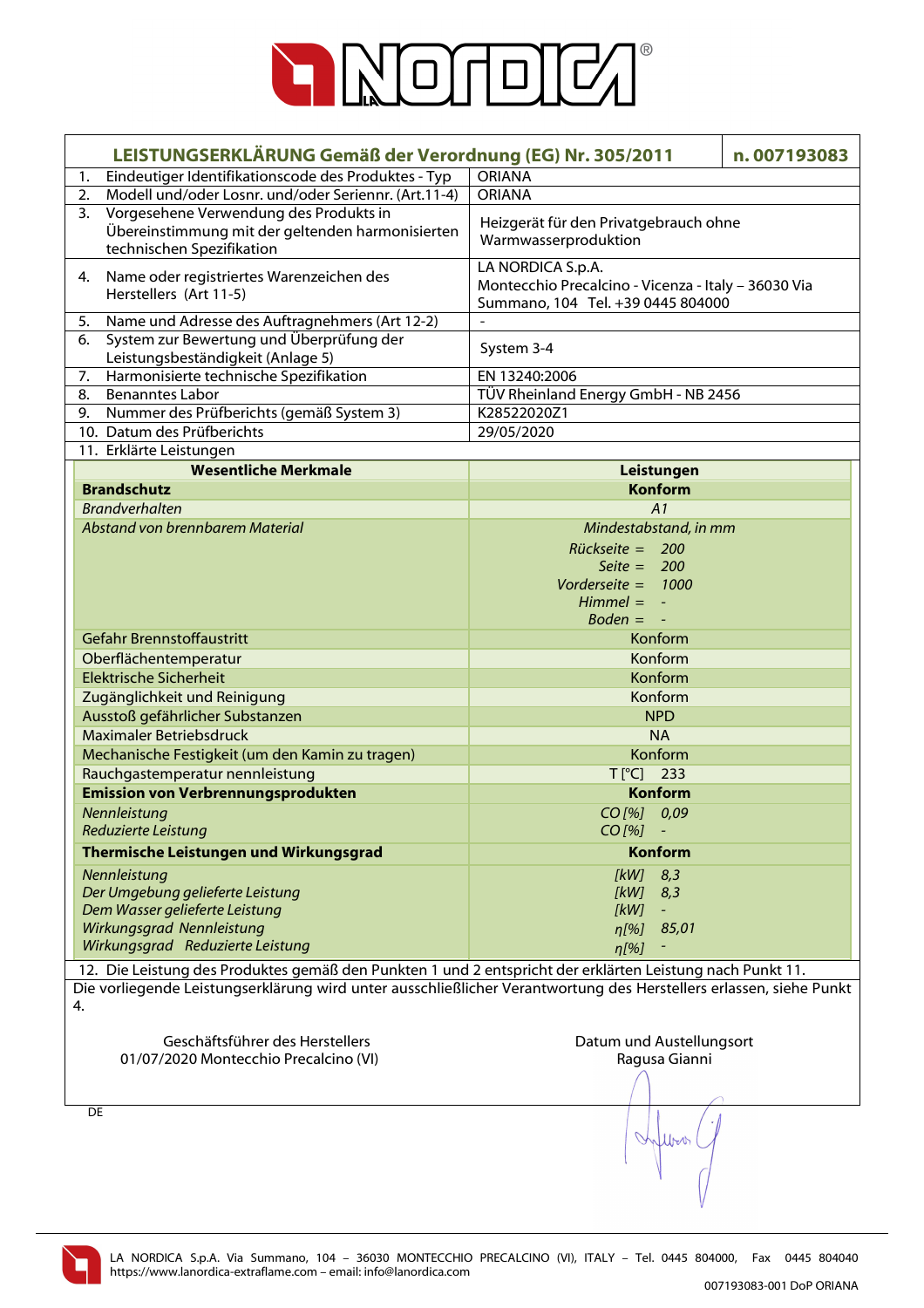

|    | DECLARACIÓN DE PRESTACIÓN Conforme al reglamento (UE) n. 305/2011<br>n.007193083                                                |                                                                                                               |  |
|----|---------------------------------------------------------------------------------------------------------------------------------|---------------------------------------------------------------------------------------------------------------|--|
| 1. | Código de identificación único del producto-tipo                                                                                | <b>ORIANA</b>                                                                                                 |  |
| 2. | Modelo y/o n. º de lote y/o n. º de serie (Art.11-4)                                                                            | <b>ORIANA</b>                                                                                                 |  |
| 3. | Usos previstos del producto de conformidad con las<br>especificaciones técnicas armonizadas<br>correspondientes                 | Aparato de calefacción doméstica, sin producción de<br>agua caliente                                          |  |
|    | 4. Nombre o marca registrada del fabricante (Art 11-5)                                                                          | LA NORDICA S.p.A.<br>Montecchio Precalcino - Vicenza - Italy - 36030 Via<br>Summano, 104 Tel. +39 0445 804000 |  |
| 5. | Nombre y dirección del mandatario (Art 12-2)                                                                                    |                                                                                                               |  |
| 6. | Sistema de valoración y verificación de la constancia<br>de la prestación (Anexo 5)                                             | Sistema 3-4                                                                                                   |  |
| 7. | Especificación técnica armonizada                                                                                               | EN 13240:2006                                                                                                 |  |
|    | 8. Laboratorio notificado                                                                                                       | TÜV Rheinland Energy GmbH - NB 2456                                                                           |  |
|    | 9. Número de informe de prueba (según el System 3)                                                                              | K28522020Z1                                                                                                   |  |
|    | 10. Fecha del informe de la prueba                                                                                              | 29/05/2020                                                                                                    |  |
|    | 11. Prestaciones declaradas                                                                                                     |                                                                                                               |  |
|    | <b>Características esenciales</b>                                                                                               | Prestación                                                                                                    |  |
|    | <b>Seguridad contra incendios</b>                                                                                               | <b>Conforme</b>                                                                                               |  |
|    | Reacción al fuego                                                                                                               | A1                                                                                                            |  |
|    | Distancia de materiales combustibles                                                                                            | Distancia mínima, en mm                                                                                       |  |
|    |                                                                                                                                 | $rev\acute{e}s = 200$                                                                                         |  |
|    |                                                                                                                                 | $lado = 200$                                                                                                  |  |
|    |                                                                                                                                 | $f$ rente = 1000                                                                                              |  |
|    |                                                                                                                                 | $cielo = -$                                                                                                   |  |
|    |                                                                                                                                 | suelo $= -$                                                                                                   |  |
|    | Riesgo de pérdida de combustible                                                                                                | Conforme                                                                                                      |  |
|    | Temperatura superficial                                                                                                         | Conforme                                                                                                      |  |
|    | Seguridad eléctrica                                                                                                             | Conforme                                                                                                      |  |
|    | Accesibilidad y limpieza                                                                                                        | Conforme                                                                                                      |  |
|    | Emisión de sustancias peligrosas                                                                                                | <b>NPD</b>                                                                                                    |  |
|    | Presión máxima de trabajo                                                                                                       | <b>NA</b>                                                                                                     |  |
|    | Resistencia mecánica (de soporte de la chimenea)                                                                                | Conforme                                                                                                      |  |
|    | Temperatura de humos potencia nominal                                                                                           | $T[^{\circ}C]$ 233                                                                                            |  |
|    | Emisiones de productos de combustión                                                                                            | Conforme                                                                                                      |  |
|    | Potencia nominal                                                                                                                | CO[%] 0,09                                                                                                    |  |
|    | Potencia reducida                                                                                                               | CO [%]                                                                                                        |  |
|    |                                                                                                                                 | <b>Conforme</b>                                                                                               |  |
|    | Prestaciones térmica y Rendimiento                                                                                              |                                                                                                               |  |
|    | Potencia nominal                                                                                                                | [kW]<br>8,3                                                                                                   |  |
|    | Potencia suministrada al entorno                                                                                                | [kW]<br>8,3                                                                                                   |  |
|    | Potencia cedida al agua<br>Rendimiento Potencia nominal                                                                         | [kW]                                                                                                          |  |
|    | Rendimiento Potencia reducida                                                                                                   | 85,01<br>$\eta$ [%]                                                                                           |  |
|    | 12. La prestación del producto según se establece en los puntos 1 y 2 cumple con las prestaciones declaradas según              | n[%]                                                                                                          |  |
|    | el punto 11.                                                                                                                    |                                                                                                               |  |
|    | Se expide esta declaración de prestación bajo la responsabilidad exclusiva del fabricante, según se establece en el<br>punto 4. |                                                                                                               |  |
|    | Fecha y lugar de emisión<br>01/07/2020 Montecchio Precalcino (VI)                                                               | Administrador director fabricante<br>Ragusa Gianni                                                            |  |
|    |                                                                                                                                 |                                                                                                               |  |
|    | ES                                                                                                                              | Wilbert                                                                                                       |  |

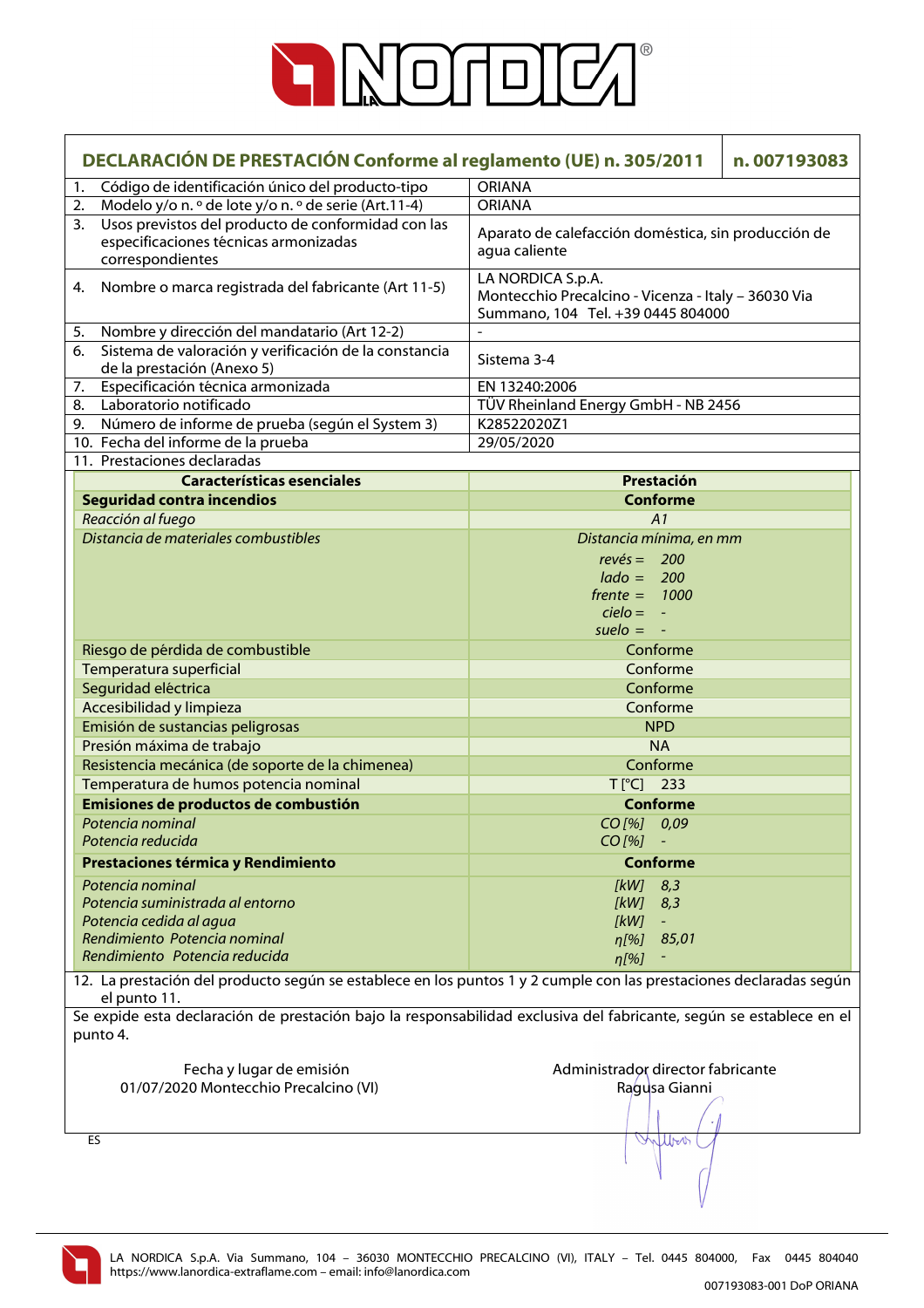

|                                                                                                                                             | DECLARAÇÃO DE DESEMPENHO Em base com o regulamento (UE)<br>nº.305/2011                            |                                                                                                               | n.007193083 |
|---------------------------------------------------------------------------------------------------------------------------------------------|---------------------------------------------------------------------------------------------------|---------------------------------------------------------------------------------------------------------------|-------------|
| 1.                                                                                                                                          | Código de identificação único do produto-tipo                                                     | <b>ORIANA</b>                                                                                                 |             |
| 2.                                                                                                                                          | Modelo e/ou nº. lote e/ou nº. série (Art.11-4)                                                    | <b>ORIANA</b>                                                                                                 |             |
| 3.                                                                                                                                          | Utilização prevista do produto em conformidade com<br>a respectiva técnica especifica harmonizada | Aparelho para aquecimento doméstico, sem produção<br>de água quente                                           |             |
| 4.                                                                                                                                          | Nome ou marca registada pelo fabricante (Art 11-5)                                                | LA NORDICA S.p.A.<br>Montecchio Precalcino - Vicenza - Italy - 36030 Via<br>Summano, 104 Tel. +39 0445 804000 |             |
| 5.                                                                                                                                          | Nome e endereço do mandatário (Art 12-2)                                                          |                                                                                                               |             |
| 6.                                                                                                                                          | Sistema de avaliação e verificação da regularidade do<br>desempenho (Anexo 5)                     | Sistema 3-4                                                                                                   |             |
| 7.                                                                                                                                          | Específica técnica harmonizada                                                                    | EN 13240:2006                                                                                                 |             |
| 8.                                                                                                                                          | Laboratório notificado                                                                            | TÜV Rheinland Energy GmbH - NB 2456                                                                           |             |
| 9.                                                                                                                                          | Número relação de prova (em base ao System 3)                                                     | K28522020Z1                                                                                                   |             |
|                                                                                                                                             | 10. Data do relação de prova                                                                      | 29/05/2020                                                                                                    |             |
|                                                                                                                                             | 11. Desempenhos declarados                                                                        |                                                                                                               |             |
|                                                                                                                                             | <b>Características essenciais</b>                                                                 | <b>Desempenho</b>                                                                                             |             |
|                                                                                                                                             | Segurança anti-incêndio                                                                           | <b>Em conformidade</b>                                                                                        |             |
|                                                                                                                                             | Reação ao fogo                                                                                    | A1                                                                                                            |             |
|                                                                                                                                             | Distância de materiais combustíveis                                                               | Distância mínima, em mm                                                                                       |             |
|                                                                                                                                             |                                                                                                   | traseira = $200$                                                                                              |             |
|                                                                                                                                             |                                                                                                   | $lado = 200$                                                                                                  |             |
|                                                                                                                                             |                                                                                                   | $f$ rente = 1000                                                                                              |             |
|                                                                                                                                             |                                                                                                   | $teto = -$                                                                                                    |             |
|                                                                                                                                             |                                                                                                   | $\mathsf{solo} = -$                                                                                           |             |
|                                                                                                                                             | Risco de vazamento de combustível                                                                 | Em conformidade                                                                                               |             |
|                                                                                                                                             | Temperatura superficial                                                                           | Em conformidade                                                                                               |             |
|                                                                                                                                             |                                                                                                   | Em conformidade                                                                                               |             |
|                                                                                                                                             | Segurança elétrica                                                                                | Em conformidade                                                                                               |             |
|                                                                                                                                             | Acessibilidade e limpeza                                                                          |                                                                                                               |             |
|                                                                                                                                             | Libertação de substâncias perigosas                                                               | <b>NPD</b>                                                                                                    |             |
|                                                                                                                                             | Máxima pressão de exercício                                                                       | <b>NA</b>                                                                                                     |             |
|                                                                                                                                             | Resistência mecânica (para suportar a chaminé)                                                    | Em conformidade                                                                                               |             |
|                                                                                                                                             | Temperatura fumos potência nominal                                                                | $T[^{\circ}C]$ 233                                                                                            |             |
|                                                                                                                                             | Emissões de produtos de combustão                                                                 | <b>Em conformidade</b>                                                                                        |             |
|                                                                                                                                             | Potência nominal<br>Potência reduzida                                                             | CO [%] 0,09<br>$CO$ [%]                                                                                       |             |
|                                                                                                                                             | Desempenho térmico e Rendimento                                                                   | <b>Em conformidade</b>                                                                                        |             |
|                                                                                                                                             | Potência nominal                                                                                  | [kW]<br>8,3                                                                                                   |             |
|                                                                                                                                             | Potência libertada no ambiente                                                                    | [kW]<br>8,3                                                                                                   |             |
|                                                                                                                                             | Potência cedida à água                                                                            | [kW]                                                                                                          |             |
|                                                                                                                                             | Rendimento Potência nominal                                                                       | 85,01<br>$\eta$ [%]                                                                                           |             |
|                                                                                                                                             | Rendimento Potência reduzida                                                                      | $\eta$ [%]                                                                                                    |             |
| 12. O desempenho do produto ao qual se referem os pontos 1 e 2 estão em conformidade com o desempenho                                       |                                                                                                   |                                                                                                               |             |
| declarado no ponto 11.<br>É emitida a presente declaração de desempenho sob a responsabilidade exclusiva do fabricante referido no ponto 4. |                                                                                                   |                                                                                                               |             |
|                                                                                                                                             |                                                                                                   |                                                                                                               |             |
| Data e local de emissão                                                                                                                     |                                                                                                   | Administrador legal do fabricante                                                                             |             |
| 01/07/2020 Montecchio Precalcino (VI)                                                                                                       |                                                                                                   | Ragusa Gianni                                                                                                 |             |
|                                                                                                                                             |                                                                                                   |                                                                                                               |             |
|                                                                                                                                             |                                                                                                   |                                                                                                               |             |
|                                                                                                                                             | PT                                                                                                | Wilbert                                                                                                       |             |
|                                                                                                                                             |                                                                                                   |                                                                                                               |             |

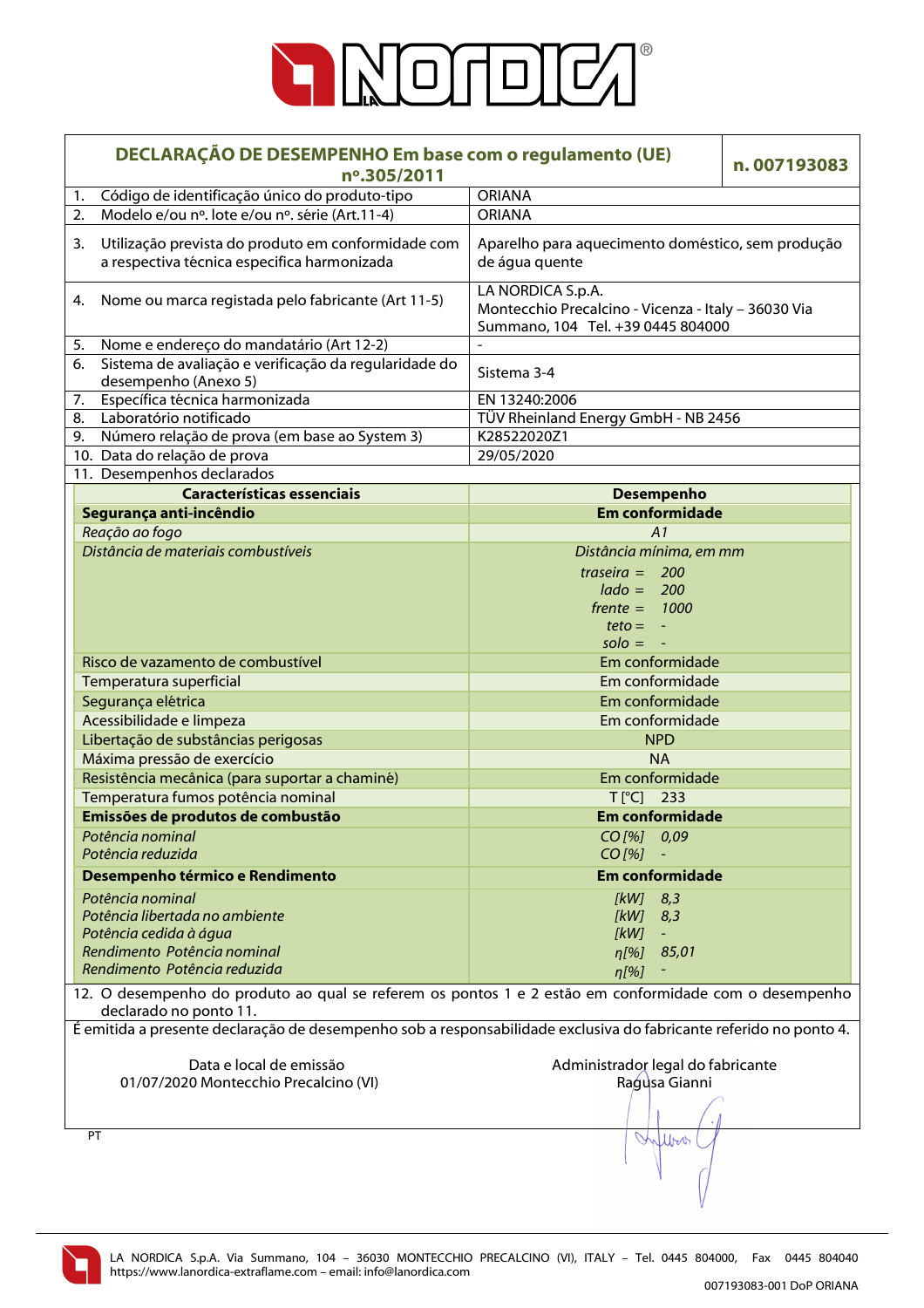

|                                                                                                                            | <b>ORIANA</b>                                                                                                   |  |
|----------------------------------------------------------------------------------------------------------------------------|-----------------------------------------------------------------------------------------------------------------|--|
| Produkttypens unikke identifikationskode<br>1.                                                                             |                                                                                                                 |  |
| Model og/eller partinr. og/eller serienr. (Art.11-4)<br>2.                                                                 | <b>ORIANA</b>                                                                                                   |  |
| Tilsigtede anvendelser af produktet i<br>3.<br>overensstemmelse med den pågældende<br>harmoniserede tekniske specifikation | Apparat til boligopvarmning uden produktion af varmt<br>vand                                                    |  |
| 4. Fabrikantens navn eller registreret varemærke (Art<br>$11-5)$                                                           | LA NORDICA S.p.A.<br>Montecchio Precalcino - Vicenza - Italy - 36030 Via<br>Summano, 104 Tel. +39 0445 804000   |  |
| 5. Navn og adresse på den bemyndigede repræsentant<br>(Art 12-2)                                                           |                                                                                                                 |  |
| System til vurdering og kontrol af ydeevnens<br>6.<br>konstans (Bilag 5)                                                   | Sistema 3-4                                                                                                     |  |
| Harmoniseret teknisk specifikation<br>7.                                                                                   | EN 13240:2006                                                                                                   |  |
| Notificeret laboratorium<br>8.                                                                                             | TÜV Rheinland Energy GmbH - NB 2456                                                                             |  |
| 9.<br>Nummer testrapport (baseret på System 3)                                                                             | K28522020Z1                                                                                                     |  |
| 10. Dato for testrapport                                                                                                   | 29/05/2020                                                                                                      |  |
| 11. Deklarerede ydeevner                                                                                                   |                                                                                                                 |  |
| Væsentlige egenskaber                                                                                                      | Ydeevne                                                                                                         |  |
| <b>Brandsikkerhed</b>                                                                                                      | <b>I</b> overensstemmelse                                                                                       |  |
| Reaktion på brand                                                                                                          | A1                                                                                                              |  |
| Afstand fra brændbart materialer                                                                                           | Mindste afstand, i mm                                                                                           |  |
|                                                                                                                            | $bagside = 200$                                                                                                 |  |
|                                                                                                                            | side = $200$                                                                                                    |  |
|                                                                                                                            | forside = $1000$                                                                                                |  |
|                                                                                                                            | $loft = -$                                                                                                      |  |
|                                                                                                                            | jorden $= -$                                                                                                    |  |
| Risiko for udslip af brændsel                                                                                              | I overensstemmelse                                                                                              |  |
| Overfladetemperatur                                                                                                        | I overensstemmelse                                                                                              |  |
| Elektrisk sikkerhed                                                                                                        | I overensstemmelse                                                                                              |  |
| Tilgængelighed og rengøring                                                                                                | I overensstemmelse                                                                                              |  |
| Frigivelse af farlige stoffer                                                                                              | <b>NPD</b>                                                                                                      |  |
| Maksimalt driftstryk                                                                                                       | <b>NA</b>                                                                                                       |  |
| Mekanisk styrke (til at støtte skorstenen)                                                                                 | I overensstemmelse                                                                                              |  |
| Røggastemperatur nominel effekt                                                                                            | 233<br>$T[^{\circ}C]$                                                                                           |  |
| <b>Emissioner forbrændingsprodukter</b>                                                                                    | <u>l overensstemmelse</u>                                                                                       |  |
| Nominel effekt                                                                                                             | $CO$ [%] $0.09$                                                                                                 |  |
| Nedsat effekt                                                                                                              | $CO$ [%]                                                                                                        |  |
| Termiske ydeevner og Ydelse                                                                                                | <b>I</b> overensstemmelse                                                                                       |  |
| Nominel effekt                                                                                                             | $[kW]$ 8,3                                                                                                      |  |
| Effekt overført til omgivelserne                                                                                           | [kW]<br>8,3                                                                                                     |  |
| Effekt overført til vandet                                                                                                 | [kW]<br>$\equiv$                                                                                                |  |
| Ydelse Nominel effekt                                                                                                      | 85,01<br>$\eta$ [%]                                                                                             |  |
| Ydelse Nedsat effekt                                                                                                       | $\eta$ [%]                                                                                                      |  |
| punkt 11.                                                                                                                  | 12. Ydeevnen for det produkt, der er anført i punkt 1 og 2, er i overensstemmelse med den deklarerede ydeevne i |  |
| Denne ydeevnedeklaration udstedes på eneansvar af den fabrikant, der er anført i punkt 4.                                  |                                                                                                                 |  |
|                                                                                                                            |                                                                                                                 |  |
| Dato og udstedelsessted                                                                                                    | Producentens administrerende direktør                                                                           |  |
| 01/07/2020 Montecchio Precalcino (VI)                                                                                      | Ragusa Gianni                                                                                                   |  |
|                                                                                                                            |                                                                                                                 |  |
|                                                                                                                            |                                                                                                                 |  |
| DK                                                                                                                         | Wilbert                                                                                                         |  |

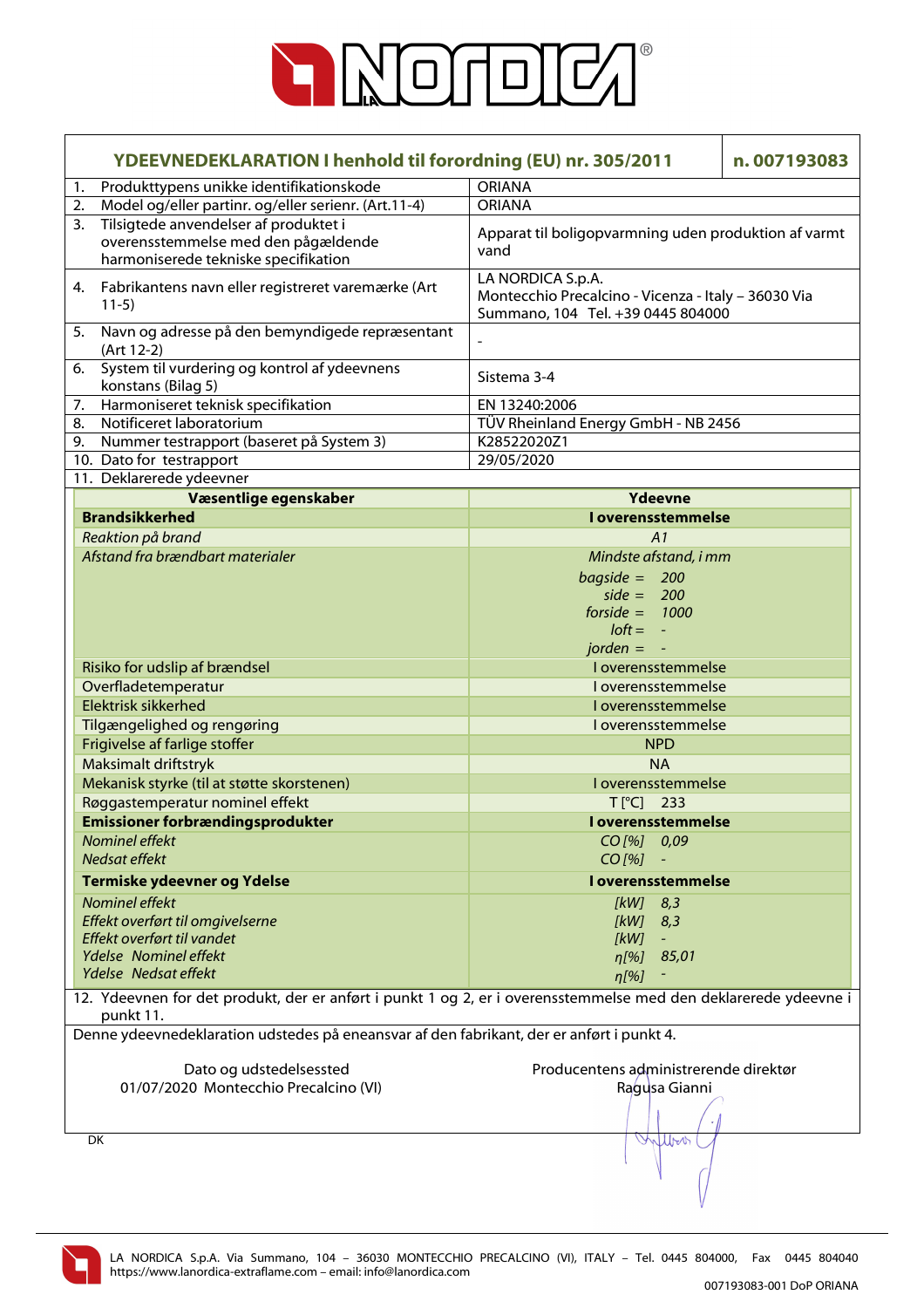

| PRESTANDADEKLARATION Enlighet med förordningen (EU) nr. 305/2011                                |                                                                                                              |                                                                                                               | n.007193083 |
|-------------------------------------------------------------------------------------------------|--------------------------------------------------------------------------------------------------------------|---------------------------------------------------------------------------------------------------------------|-------------|
| 1.                                                                                              | Unik identifikationskod för produkttypen                                                                     | <b>ORIANA</b>                                                                                                 |             |
|                                                                                                 | 2. Modell och/eller partinummer och/eller serienr.<br>$(Art.11-4)$                                           | <b>ORIANA</b>                                                                                                 |             |
| 3.                                                                                              | Avsedd användning av produkten i enlighet med de<br>tillämpliga harmoniserade tekniska specifikationerna     | Värmeapparat för hushållsbruk, utan<br>varmvattenberedning                                                    |             |
| 4.                                                                                              | Namn eller märke som registrerats av tillverkaren (Art<br>$11-5)$                                            | LA NORDICA S.p.A.<br>Montecchio Precalcino - Vicenza - Italy - 36030 Via<br>Summano, 104 Tel. +39 0445 804000 |             |
| 5.                                                                                              | Ombudets namn och adress (Art 12-2)                                                                          |                                                                                                               |             |
| 6.                                                                                              | System för bedömning och kontroll av den<br>fortlöpande prestandan (Bilaga 5)                                | Sistema 3-4                                                                                                   |             |
| 7.                                                                                              | Harmoniserad teknisk specifikation                                                                           | EN 13240:2006                                                                                                 |             |
| 8.                                                                                              | Deklarerat laboratorium                                                                                      | TÜV Rheinland Energy GmbH - NB 2456                                                                           |             |
| 9.                                                                                              | Nr. provrapport (baserat på System 3)                                                                        | K28522020Z1                                                                                                   |             |
|                                                                                                 | 10. Datum för provningsrapporten                                                                             | 29/05/2020                                                                                                    |             |
|                                                                                                 | 11. Deklarerade prestationer                                                                                 |                                                                                                               |             |
|                                                                                                 | Grundläggande egenskaper                                                                                     | Prestanda                                                                                                     |             |
|                                                                                                 | <b>Brandskydd</b>                                                                                            | Överensstämmer                                                                                                |             |
|                                                                                                 | <b>Reaktion mot eld</b><br>Avstånd från brännbart material                                                   | A1                                                                                                            |             |
|                                                                                                 |                                                                                                              | Minimiavstånd, i mm<br>$bak = 200$<br>$sida = 200$                                                            |             |
|                                                                                                 |                                                                                                              | $frame = 1000$                                                                                                |             |
|                                                                                                 |                                                                                                              | $tak = -$                                                                                                     |             |
|                                                                                                 |                                                                                                              | $mark = -$                                                                                                    |             |
|                                                                                                 | Risk för bränslespill                                                                                        | Överensstämmer                                                                                                |             |
|                                                                                                 | Ytans temperatur                                                                                             | Överensstämmer                                                                                                |             |
|                                                                                                 | Elsäkerhet                                                                                                   | Överensstämmer                                                                                                |             |
|                                                                                                 | Tillgänglighet och rengöring                                                                                 | Överensstämmer                                                                                                |             |
|                                                                                                 | Utsläpp av farliga ämnen                                                                                     | <b>NPD</b>                                                                                                    |             |
|                                                                                                 | Maximalt arbetstryck                                                                                         | <b>NA</b>                                                                                                     |             |
|                                                                                                 | Mekanisk hållfasthet (för att stödja kaminen)                                                                | Överensstämmer                                                                                                |             |
|                                                                                                 | Röktemperatur nominell effekt                                                                                | $T[^{\circ}C]$<br>233                                                                                         |             |
|                                                                                                 | Utsläpp av förbränningsprodukter                                                                             | Överensstämmer                                                                                                |             |
|                                                                                                 | <b>Nominell effekt</b>                                                                                       | $CO$ [%] $0.09$                                                                                               |             |
|                                                                                                 | <b>Reducerad effekt</b>                                                                                      | $CO$ [%]                                                                                                      |             |
|                                                                                                 | <b>Termisk prestanda och Avkastning</b>                                                                      | Överensstämmer                                                                                                |             |
|                                                                                                 | <b>Nominell effekt</b>                                                                                       | 8,3<br>[kW]                                                                                                   |             |
|                                                                                                 | Effekt som ges till omgivningen                                                                              | [kW]<br>8,3                                                                                                   |             |
|                                                                                                 | Effekt som överförs till vattnet                                                                             | [kW]                                                                                                          |             |
|                                                                                                 | Avkastning Nominell effekt<br>Avkastning Reducerad effekt                                                    | 85,01<br>$\eta$ [%]                                                                                           |             |
|                                                                                                 | 12. Prestandan hos den produkt som avses i punkterna 1 och 2 överensstämmer med den prestanda som deklareras | $\eta$ [%]                                                                                                    |             |
|                                                                                                 | i punkt 11.                                                                                                  |                                                                                                               |             |
| Denna prestandadeklaration lämnas under det egna ansvaret hos tillverkaren som avses i punkt 4. |                                                                                                              |                                                                                                               |             |
|                                                                                                 | Datum och ort för utfärdande                                                                                 | Tillverkarens Verkställande Direktör                                                                          |             |
|                                                                                                 | 01/07/2020 Montecchio Precalcino (VI)                                                                        | Ragusa Gianni                                                                                                 |             |
|                                                                                                 |                                                                                                              |                                                                                                               |             |
|                                                                                                 |                                                                                                              |                                                                                                               |             |
|                                                                                                 | <b>SE</b>                                                                                                    | White                                                                                                         |             |
|                                                                                                 |                                                                                                              |                                                                                                               |             |

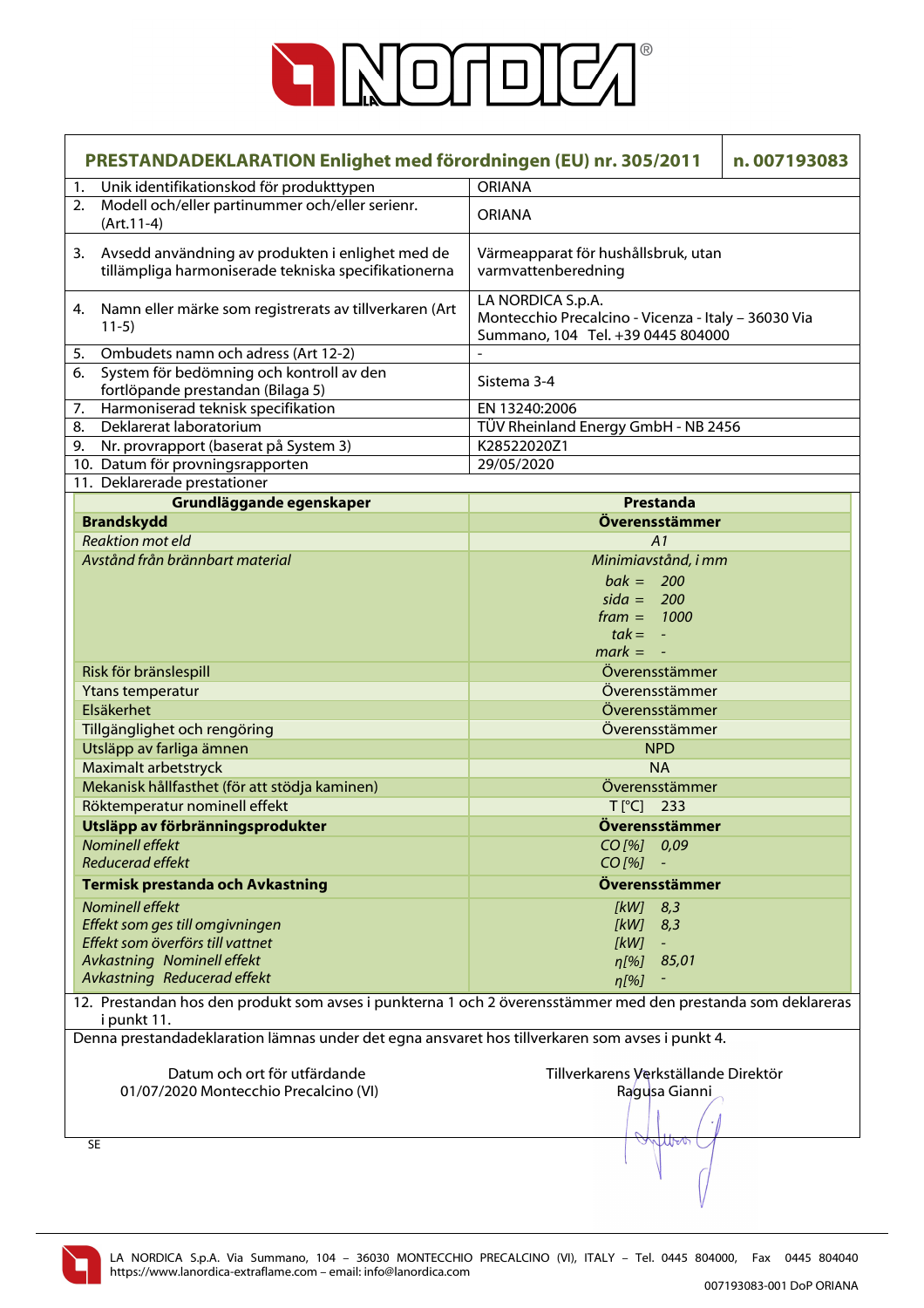

|    | <b>YTELSESERKLÆRING Etter forordning (EEC) nr. 305/2011</b><br>n.007193083                                               |                                                                                                               |  |
|----|--------------------------------------------------------------------------------------------------------------------------|---------------------------------------------------------------------------------------------------------------|--|
| 1. | Entydig identifikasjonskode for produkttypen                                                                             | <b>ORIANA</b>                                                                                                 |  |
| 2. | Modell og/eller partinr. og/eller serienr. (Art. 11-4)                                                                   | <b>ORIANA</b>                                                                                                 |  |
| 3. | Tilsiktede bruksområder for produktet, i samsvar med<br>den relevante harmoniserte tekniske spesifikasjonen              | Apparat for oppvarming av boliger, uten<br>varmtvannsproduksjon                                               |  |
|    | 4. Navn eller registrert varemerke til produsenten (Art.<br>$11-5)$                                                      | LA NORDICA S.p.A.<br>Montecchio Precalcino - Vicenza - Italy - 36030 Via<br>Summano, 104 Tel. +39 0445 804000 |  |
| 5. | Navn og adresse til representant (Art. 12-2)                                                                             |                                                                                                               |  |
| 6. | System for vurdering og kontroll av byggevarens<br>konstante ytelse (Vedlegg 5)                                          | Sistema 3-4                                                                                                   |  |
| 7. | Harmonisert teknisk spesifikasjon                                                                                        | EN 13240:2006                                                                                                 |  |
| 8. | Teknisk kontrollorgan                                                                                                    | TÜV Rheinland Energy GmbH - NB 2456                                                                           |  |
| 9. | Testrapport (på grunnlag av System 3)                                                                                    | K28522020Z1                                                                                                   |  |
|    | 10. Dato for testrapport                                                                                                 | 29/05/2020                                                                                                    |  |
|    | 11. Erklærte ytelser                                                                                                     |                                                                                                               |  |
|    | Vesentlige egenskaper                                                                                                    | Ytelse                                                                                                        |  |
|    | <b>Brannsikring</b>                                                                                                      | <b>Konform</b>                                                                                                |  |
|    | Flammemotstand                                                                                                           | A1                                                                                                            |  |
|    | Avstand fra brennbare materialer                                                                                         | Minimums avstand, i mm                                                                                        |  |
|    |                                                                                                                          | bakside = $200$                                                                                               |  |
|    |                                                                                                                          | side = $200$                                                                                                  |  |
|    |                                                                                                                          | framside = $1000$                                                                                             |  |
|    |                                                                                                                          | $himmel = -$                                                                                                  |  |
|    |                                                                                                                          | sokkel $= -$                                                                                                  |  |
|    | Fare for utslipp av brensel                                                                                              | Konform                                                                                                       |  |
|    | Overflatetemperatur                                                                                                      | Konform                                                                                                       |  |
|    | Elektrisk sikkerhet                                                                                                      | Konform                                                                                                       |  |
|    | Tilgangsmulighet og rengjøring                                                                                           | Konform                                                                                                       |  |
|    | Skiller ut farlige substanser                                                                                            | <b>NPD</b>                                                                                                    |  |
|    | Maksimalt driftstrykk                                                                                                    | <b>NA</b>                                                                                                     |  |
|    | Mekanisk motstand (for å støtte skorsteinen)                                                                             | Conforme                                                                                                      |  |
|    | Røykgasstemperatur nominell kraft                                                                                        | $T[^{\circ}C]$ 233                                                                                            |  |
|    | Forbrenningsutslipp                                                                                                      | <b>Konform</b>                                                                                                |  |
|    |                                                                                                                          |                                                                                                               |  |
|    | <b>Nominell kraft</b><br><b>Redusert kraft</b>                                                                           | CO[%] 0,09                                                                                                    |  |
|    |                                                                                                                          | $CO [%] -$                                                                                                    |  |
|    | <b>Termiske ytelser og Ytelse</b>                                                                                        | <b>Konform</b>                                                                                                |  |
|    | <b>Nominell kraft</b>                                                                                                    | 8,3<br>[kW]                                                                                                   |  |
|    | Varmeavgivelse til rom                                                                                                   | [kW]<br>8,3                                                                                                   |  |
|    | Varmeavgivelse til vann                                                                                                  | [kW]                                                                                                          |  |
|    | <b>Ytelse Nominell kraft</b>                                                                                             | 85,01<br>$\eta$ [%]                                                                                           |  |
|    | <b>Ytelse Redusert kraft</b><br>12. Produktets ytelse som angitt i nr. 1 og 2, er i samsvar med ytelsen angitt i nr. 11. | $\eta$ [%]                                                                                                    |  |
|    | Denne ytelseserklæringen er utstedt på eget ansvar av produsenten, som angitt i nr. 4.                                   |                                                                                                               |  |
|    |                                                                                                                          |                                                                                                               |  |
|    | Dato og sted for utstedelse                                                                                              | Administrerende direktør produsent                                                                            |  |
|    | 01/07/2020 Montecchio Precalcino (VI)                                                                                    | Ragusa Gianni                                                                                                 |  |
|    |                                                                                                                          |                                                                                                               |  |
|    | <b>NO</b>                                                                                                                | Inflow                                                                                                        |  |

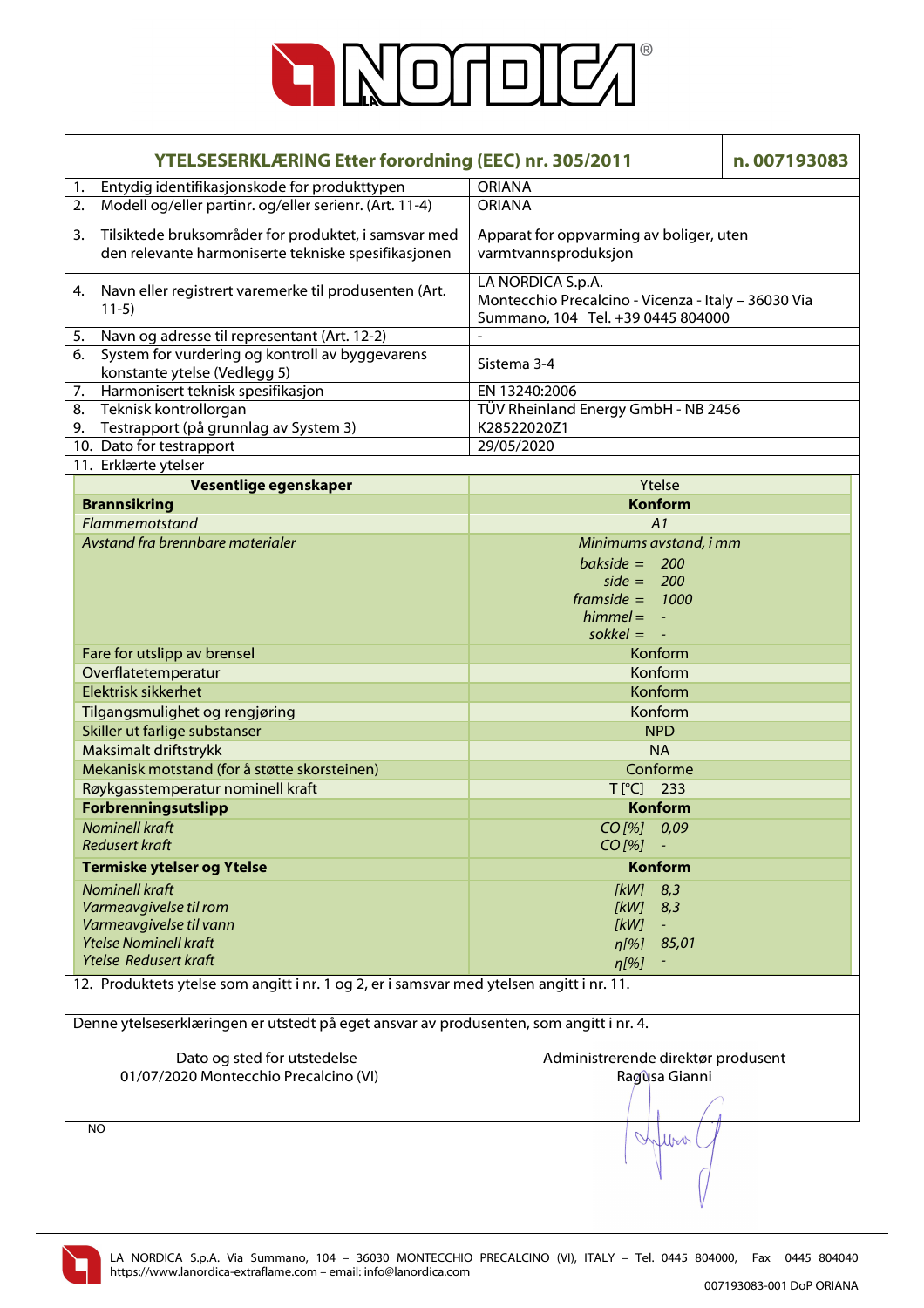

| SUORITUSTASOILMOITUS Asetuksen (EU) nro 305/2011 mukaisesti                                                               |                                                                                                               | n.007193083 |
|---------------------------------------------------------------------------------------------------------------------------|---------------------------------------------------------------------------------------------------------------|-------------|
| Tuotetyypin yksilöllinen tunniste<br>1.                                                                                   | <b>ORIANA</b>                                                                                                 |             |
| Malli ja/tai eränro ja/tai sarjanro (Art.11-4)<br>2.                                                                      | <b>ORIANA</b>                                                                                                 |             |
| Sovellettavan yhdenmukaistetun teknisen eritelmän<br>3.<br>mukainen tuotteen aiottu käyttötarkoitus tai -<br>tarkoitukset | Kotitalouksien lämmityslaite ilman lämpimän veden<br>tuotantoa                                                |             |
| Valmistajan nimi, rekisteröity kauppanimi tai<br>4.<br>tavaramerkki (Art 11-5)                                            | LA NORDICA S.p.A.<br>Montecchio Precalcino - Vicenza - Italy - 36030 Via<br>Summano, 104 Tel. +39 0445 804000 |             |
| Valtuutetun edustajan nimi ja osoite (Art 12-2)<br>5.                                                                     |                                                                                                               |             |
| 6.<br>Tuotteen suoritustason pysyvyyden arviointi- ja<br>varmennusjärjestelmä (Liite 5)                                   | Sistema 3-4                                                                                                   |             |
| Yhdenmukaistettu tekninen eritelmä<br>7.                                                                                  | EN 13240:2006                                                                                                 |             |
| Ilmoitettu laitos<br>8.                                                                                                   | TÜV Rheinland Energy GmbH - NB 2456                                                                           |             |
| 9.<br>Arvioinnin numero (System 3 perusteella)                                                                            | K28522020Z1                                                                                                   |             |
| 10. Myöntämispäivä testiraportin                                                                                          | 29/05/2020                                                                                                    |             |
| 11. Ilmoitetut suoritustasot                                                                                              |                                                                                                               |             |
| Perusominaisuudet                                                                                                         | Suoritustaso                                                                                                  |             |
| <b>Paloturvallisuus</b>                                                                                                   | Laadun mukainen                                                                                               |             |
| Palotekninen käyttäytyminen                                                                                               | A1                                                                                                            |             |
| Etäisyys pal. mater.                                                                                                      | Minimietäisyys mm                                                                                             |             |
|                                                                                                                           | $takaosa = 200$                                                                                               |             |
|                                                                                                                           | $sivu = 200$                                                                                                  |             |
|                                                                                                                           | $etuosa = 1000$                                                                                               |             |
|                                                                                                                           | $k$ atto = $-$                                                                                                |             |
|                                                                                                                           | $lattice = -$                                                                                                 |             |
| Riski polttoaineen valumiselle                                                                                            | Laadun mukainen<br>Laadun mukainen                                                                            |             |
| Pinnan lämpötila<br>Sähköturvallisuus                                                                                     | Laadun mukainen                                                                                               |             |
| Pääsy ja puhdistus                                                                                                        | Laadun mukainen                                                                                               |             |
| Vaarallisten aineiden päästö                                                                                              | <b>NPD</b>                                                                                                    |             |
| Toiminnan maksimipaine                                                                                                    | <b>NA</b>                                                                                                     |             |
| Mekaaninen kestävyys (kestää uunin painon)                                                                                | Laadun mukainen                                                                                               |             |
| Savujen lämpötila nimellisteho                                                                                            | $T[^{\circ}C]$<br>233                                                                                         |             |
| Palamistuotteiden päästöt                                                                                                 | Laadun mukainen                                                                                               |             |
| Nimellisteho                                                                                                              | CO[%] 0,09                                                                                                    |             |
| Rajoitettu teho                                                                                                           | $CO$ [%]                                                                                                      |             |
| Lämpöteho Ja Tuotto                                                                                                       | Laadun mukainen                                                                                               |             |
| Nimellisteho                                                                                                              |                                                                                                               |             |
| Ympäristöön kohdistuva teho                                                                                               | [kW]<br>8,3<br>[kW]<br>8,3                                                                                    |             |
| Veteen siirtyvä teho                                                                                                      | [kW]                                                                                                          |             |
| <b>Tuotto Nimellisteho</b>                                                                                                | 85,01<br>$n[\%]$                                                                                              |             |
| Tuotto Rajoitettu teho                                                                                                    | $\eta$ [%]                                                                                                    |             |
| 12. Edellä 1 ja 2 kohdassa yksilöidyn tuotteen suoritustasot ovat 11 kohdassa ilmoitettujen suoritustasojen mukaiset.     |                                                                                                               |             |
| Tämä suoritustasoilmoitus on annettu 4 kohdassa ilmoitetun valmistajan yksinomaisella vastuulla.                          |                                                                                                               |             |
| Myöntämispvm ja -paikka<br>01/07/2020 Montecchio Precalcino (VI)                                                          | Valmistuksesta vastaava pääjohtaja<br>Ragusa Gianni                                                           |             |
|                                                                                                                           |                                                                                                               |             |
| FI                                                                                                                        | Inflow                                                                                                        |             |

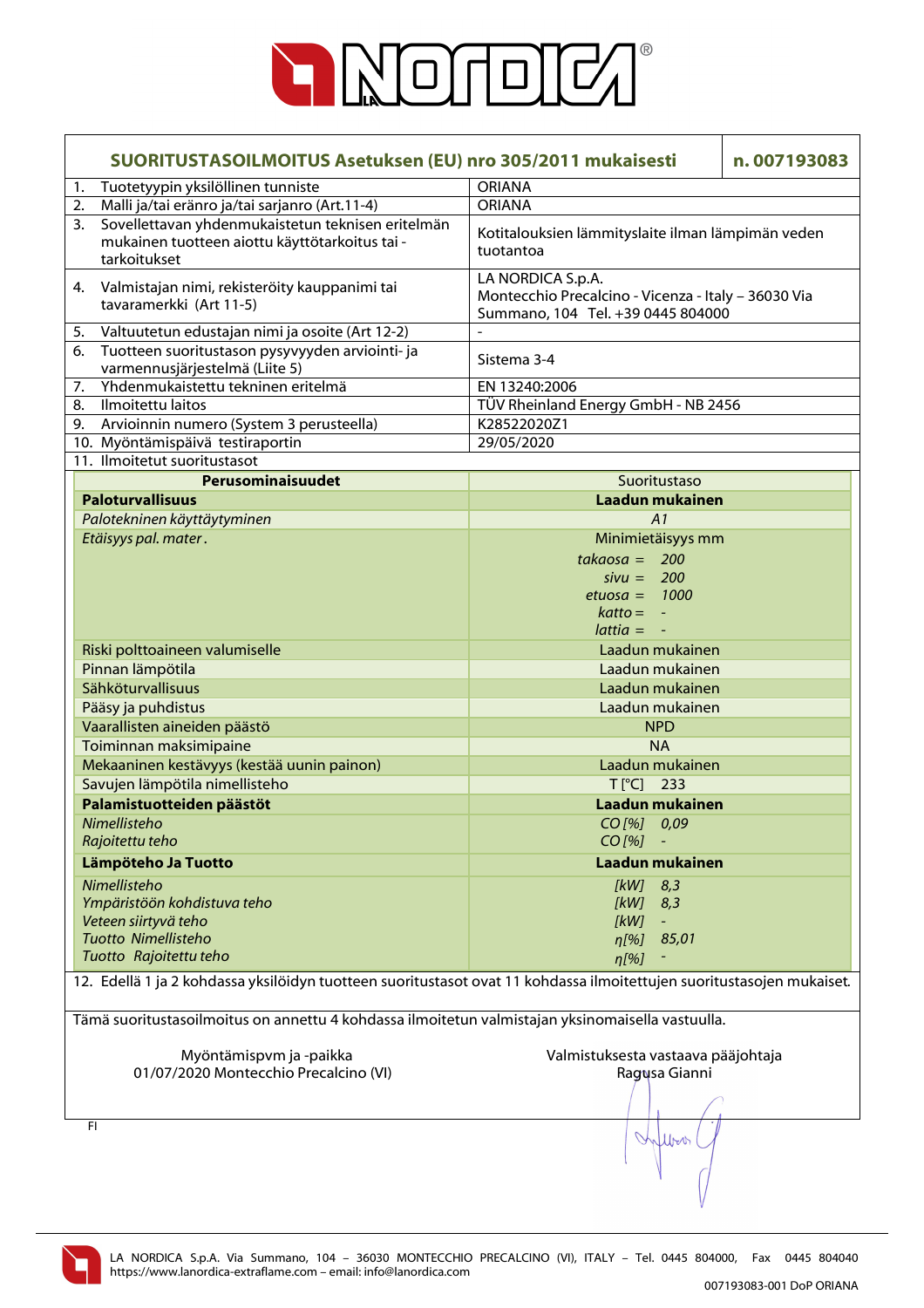

|    | PROHLÁŠENÍ O VLASTNOSTECH Podle nařízení (EU) č. 305/2011<br>n.007193083                                                           |                                                                                                               |  |
|----|------------------------------------------------------------------------------------------------------------------------------------|---------------------------------------------------------------------------------------------------------------|--|
| 1. | Jedinečný identifikační kód výrobku - typu v                                                                                       | <b>ORIANA</b>                                                                                                 |  |
| 2. | Model a/nebo č. šarže a/nebo č. série (Čl.11-4)                                                                                    | <b>ORIANA</b>                                                                                                 |  |
| 3. | Zamýšlené použití výrobku v souladu s příslušnými<br>harmonizovanými technickými normami                                           | Zařízení pro vytápění domácností, bez výroby teplé<br>vody                                                    |  |
| 4. | Jméno nebo obchodní značka výrobce (Čl. 11-5)                                                                                      | LA NORDICA S.p.A.<br>Montecchio Precalcino - Vicenza - Italy - 36030 Via<br>Summano, 104 Tel. +39 0445 804000 |  |
| 5. | Jméno a adresa zástupce (Čl. 12-2)                                                                                                 |                                                                                                               |  |
| 6. | Systém posuzování a ověřování stálosti vlastností<br>(Příloha 5)                                                                   | Sistema 3-4                                                                                                   |  |
| 7. | Harmonizovaná technická norma                                                                                                      | EN 13240:2006                                                                                                 |  |
| 8. | Registrovaná laboratoř                                                                                                             | TÜV Rheinland Energy GmbH - NB 2456                                                                           |  |
| 9. | Číslo zkušebního protokolu (podle System 3)                                                                                        | K28522020Z1                                                                                                   |  |
|    | 10. Datum protokolu o zkoušce                                                                                                      | 29/05/2020                                                                                                    |  |
|    | 11. Prohlášené vlastnosti                                                                                                          |                                                                                                               |  |
|    | Základní charakteristiky                                                                                                           | <b>Vlastnost</b>                                                                                              |  |
|    | Požární bezpečnost                                                                                                                 | V souladu                                                                                                     |  |
|    | Reakce na oheň                                                                                                                     | A1                                                                                                            |  |
|    | Vzdálenost od hořlavých materiálů                                                                                                  | Minimální vzdálenost, v mm                                                                                    |  |
|    |                                                                                                                                    | $vzadu = 200$                                                                                                 |  |
|    |                                                                                                                                    | $na boku = 200$                                                                                               |  |
|    |                                                                                                                                    | $z$ epředu = 1000                                                                                             |  |
|    |                                                                                                                                    | $strop = -$                                                                                                   |  |
|    |                                                                                                                                    | $p$ odlaha = $-$                                                                                              |  |
|    | Riziko rozlití paliva                                                                                                              | V souladu                                                                                                     |  |
|    | Teplota povrchu                                                                                                                    | V souladu                                                                                                     |  |
|    | Elektrická bezpečnost                                                                                                              | V souladu                                                                                                     |  |
|    | Dostupnost a čištění                                                                                                               | V souladu                                                                                                     |  |
|    | Uvolňování nebezpečných látek                                                                                                      | <b>NPD</b>                                                                                                    |  |
|    | Maximální provozní tlak                                                                                                            | <b>NA</b>                                                                                                     |  |
|    | Mechanická pevnost (na podporu komínu)                                                                                             | V souladu                                                                                                     |  |
|    | Teplota spalin jmenovitý výkon                                                                                                     | $T[^{\circ}C]$ 233                                                                                            |  |
|    |                                                                                                                                    |                                                                                                               |  |
|    | <b>Emise spalin</b>                                                                                                                | V souladu                                                                                                     |  |
|    | Jmenovitý výkon                                                                                                                    | CO[%] 0,09                                                                                                    |  |
|    | Snížený výkon                                                                                                                      | $CO$ [%]                                                                                                      |  |
|    | Tepelné vlastnosti a Výtěžnost                                                                                                     | V souladu                                                                                                     |  |
|    | Jmenovitý výkon                                                                                                                    | [kW]<br>8,3                                                                                                   |  |
|    | Výkon přenášený do prostředí                                                                                                       | [kW]<br>8,3                                                                                                   |  |
|    | Výkon přenášený do vody                                                                                                            | [kW]                                                                                                          |  |
|    | Výtěžnost Jmenovitý výkon                                                                                                          | 85,01<br>$\eta$ [%]                                                                                           |  |
|    | Výtěžnost Snížený výkon<br>12. Výkon výrobku uvedeného v bodech 1 a 2 je v souladu s vlastnostmi uvedenými v prohlášení v bodě 11. | $\eta$ [%]                                                                                                    |  |
|    |                                                                                                                                    |                                                                                                               |  |
|    | Toto prohlášení o vlastnostech se vydává na výhradní odpovědnost výrobce uvedeného v bodě 4.                                       |                                                                                                               |  |
|    | Místo a datum vydání                                                                                                               | Zmocnený jednatel výrobce                                                                                     |  |
|    | 01/07/2020 Montecchio Precalcino (VI)                                                                                              | Ragusa Gianni                                                                                                 |  |
|    |                                                                                                                                    |                                                                                                               |  |
|    | CZ                                                                                                                                 |                                                                                                               |  |
|    |                                                                                                                                    | Inflow                                                                                                        |  |

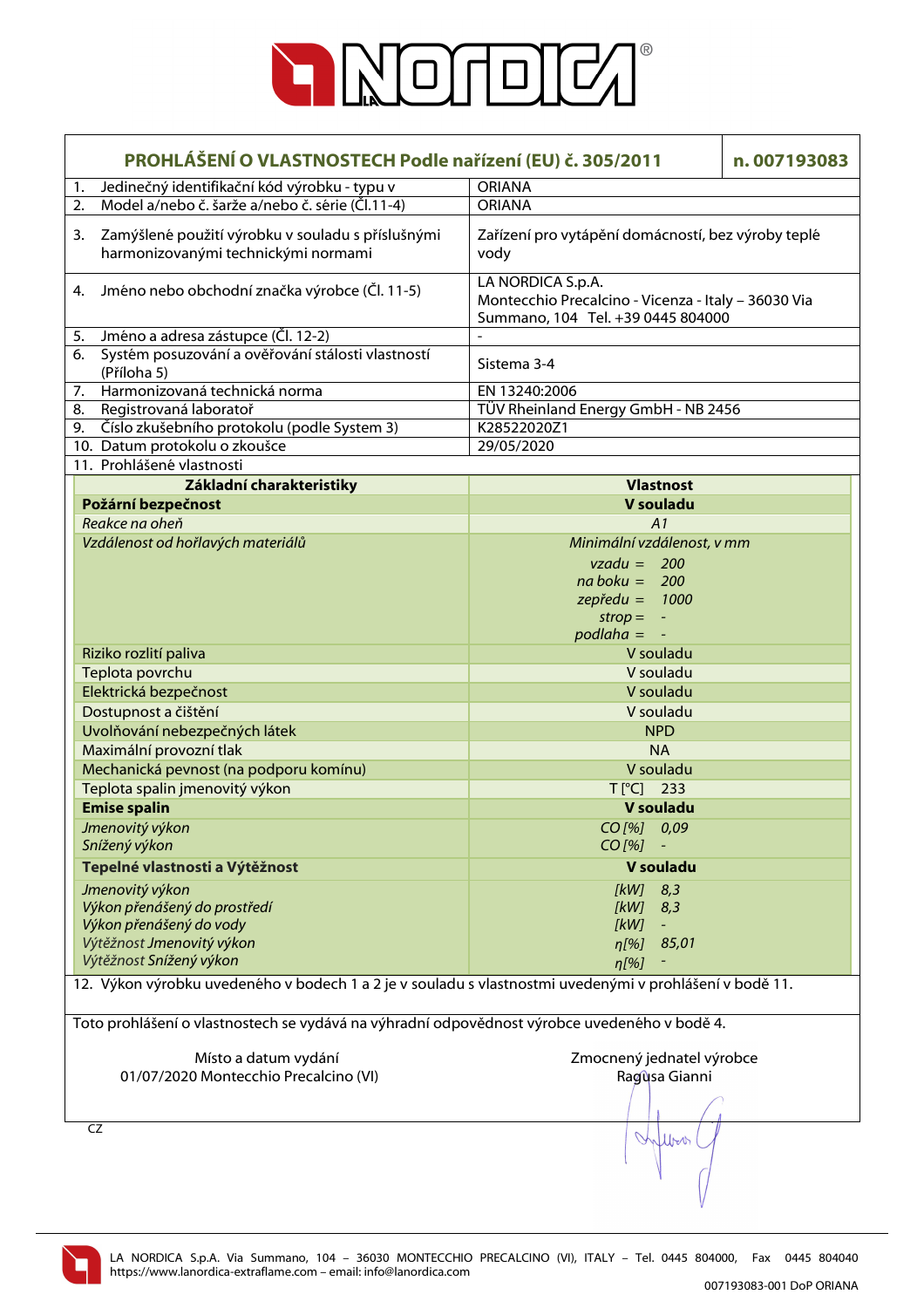

| IZJAVA O ZMOGLJIVOSTIH Glede na določila (UE) št. 305/2011<br>n.007193083                                       |                                                                                                               |  |
|-----------------------------------------------------------------------------------------------------------------|---------------------------------------------------------------------------------------------------------------|--|
| Specifična kodna oznaka izdelka-tipa<br>1.                                                                      | <b>ORIANA</b>                                                                                                 |  |
| Model in/ali št. partije in/ali št. serije (Čl. 11-4)<br>2.                                                     | <b>ORIANA</b>                                                                                                 |  |
| Predvidena uporaba izdelka glede na ustrezno<br>3.<br>skladno tehnično normo                                    | Naprava za ogrevanje v gospodinjstvu, brez priprave<br>tople vode                                             |  |
| Ime in znamka, ki ju je proizvajalec registriral (Čl. 11-5)<br>4.                                               | LA NORDICA S.p.A.<br>Montecchio Precalcino - Vicenza - Italy - 36030 Via<br>Summano, 104 Tel. +39 0445 804000 |  |
| Ime in naslov zastopnika (Čl. 12-2)<br>5.                                                                       |                                                                                                               |  |
| Sistem ocenjevanja in preverjanja konstantnosti<br>6.<br>lastnosti (Priloga 5)                                  | Sistema 3-4                                                                                                   |  |
| Skladna tehnična specifika<br>7.                                                                                | EN 13240:2006                                                                                                 |  |
| 8.<br>Priglašeni laboratorij                                                                                    | TÜV Rheinland Energy GmbH - NB 2456                                                                           |  |
| Število poročila o preizkusu (glede na Sistem 3)<br>9.                                                          | K28522020Z1                                                                                                   |  |
| 10. Datum poročila o preskusu                                                                                   | 29/05/2020                                                                                                    |  |
| 11. Navedene zmogljivosti                                                                                       |                                                                                                               |  |
| <b>Bistvene značilnosti</b>                                                                                     | Zmogljivost                                                                                                   |  |
| Protipožarna zaščita                                                                                            | <b>Ustreza</b>                                                                                                |  |
| Požarna odpornost                                                                                               | A1                                                                                                            |  |
| Razdalja od gorljivih materialov                                                                                | Minimalna razdalja, v mm                                                                                      |  |
|                                                                                                                 | zadaj = $200$                                                                                                 |  |
|                                                                                                                 | stransko = $200$                                                                                              |  |
|                                                                                                                 | spredaj = $1000$                                                                                              |  |
|                                                                                                                 | $strop = -$                                                                                                   |  |
|                                                                                                                 | $t/a = -$                                                                                                     |  |
|                                                                                                                 |                                                                                                               |  |
| Tveganje za razlitje goriva                                                                                     | <b>Ustreza</b>                                                                                                |  |
| Temperatura na površini                                                                                         | <b>Ustreza</b>                                                                                                |  |
| Električna varnost                                                                                              | <b>Ustreza</b>                                                                                                |  |
| Dostopnost in čiščenje                                                                                          | <b>Ustreza</b>                                                                                                |  |
| Sproščanje nevarnih snovi                                                                                       | <b>NPD</b>                                                                                                    |  |
| Maksimalni delovni pritisk                                                                                      | <b>NA</b>                                                                                                     |  |
| Mehanska upornost (za podporo kamina)                                                                           | <b>Ustreza</b>                                                                                                |  |
| Temperatura dimnih plinov nominalna moč                                                                         | $T[^{\circ}C]$ 233                                                                                            |  |
| Izpusti produktov zgorevanja                                                                                    | <b>Ustreza</b>                                                                                                |  |
| Nominalna moč                                                                                                   | CO [%] 0,09                                                                                                   |  |
| Zmanjšana moč                                                                                                   | $CO [%] -$                                                                                                    |  |
| Termične lastnosti in Izkoristek                                                                                | <b>Ustreza</b>                                                                                                |  |
| Nominalna moč                                                                                                   | $[kW]$ 8,3                                                                                                    |  |
| Uporabna moč za okolje                                                                                          | [kW]<br>8,3                                                                                                   |  |
| Moč vode                                                                                                        | [kW]                                                                                                          |  |
| Izkoristek Nominalna moč                                                                                        | 85,01<br>$\eta$ [%]                                                                                           |  |
| Izkoristek Zmanjšana moč                                                                                        |                                                                                                               |  |
| $\eta$ [%]<br>12. Zmogljivost izdelka, navedena v toškah 1 in 2 je skladna z navedeno zmogljivostjo v točki 11. |                                                                                                               |  |
| Za izdajo te deklaracije je odgovoren izrecno proizvajalec, naveden v točki 4.                                  |                                                                                                               |  |
| Datun in mesto izdaje                                                                                           | Izvršni direktor proizvajalca                                                                                 |  |
| 01/07/2020 Montecchio Precalcino (VI)                                                                           | Ragusa Gianni                                                                                                 |  |
|                                                                                                                 |                                                                                                               |  |
| <b>SL</b>                                                                                                       | Wilbert                                                                                                       |  |

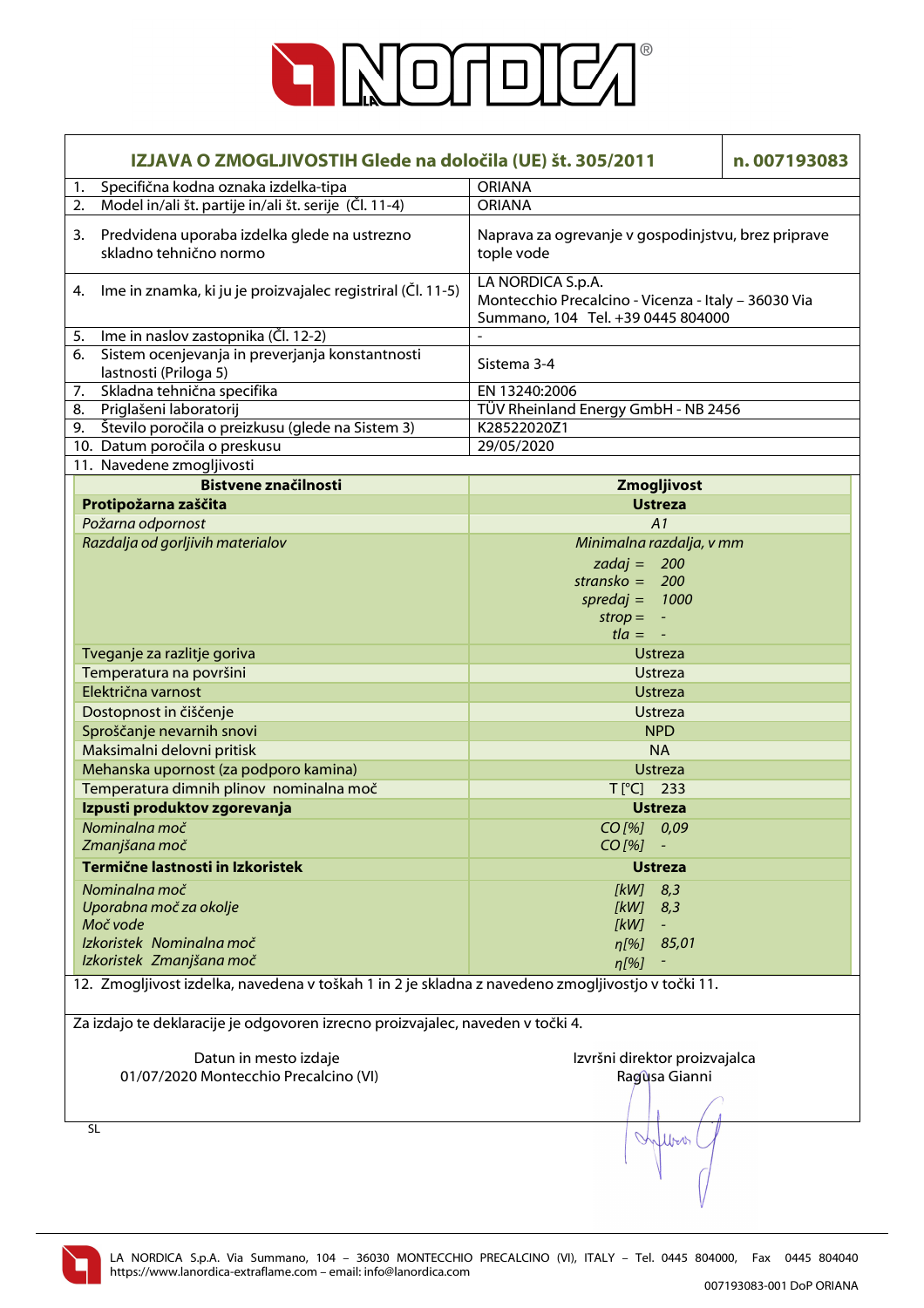

| IZJAVA O UČINKOVITOSTI Prema uredbi (UE) br. 305/2011                                                                         |                                                                                                                     | n.007193083 |  |
|-------------------------------------------------------------------------------------------------------------------------------|---------------------------------------------------------------------------------------------------------------------|-------------|--|
| Jedinstveni identifikator proizvoda-tipa<br>1.                                                                                | <b>ORIANA</b>                                                                                                       |             |  |
| Model i/ili br. grupe proizvoda i/ili br. serije (Art.11-4)<br>2.                                                             | <b>ORIANA</b>                                                                                                       |             |  |
| Namjenska uporaba proizvoda u skladu sa važećim<br>3.<br>tehničkim specifikacijama                                            | Uređaj za grijanje domaćinstava bez proizvodnje tople<br>vode                                                       |             |  |
| Ime ili zaštitni znak proizvođača (Art 11-5)<br>4.                                                                            | LA NORDICA S.p.A.<br>Montecchio Precalcino - Vicenza - Italy - 36030 Via<br>Summano, 104 Tel. +39 0445 804000       |             |  |
| Ime i adresa zastupnika (Art 12-2)<br>5.                                                                                      | $\overline{a}$                                                                                                      |             |  |
| Sustav ocjenjivanja i provjere stalnosti performanse<br>6.<br>(Prilog 5)                                                      | Sistema 3-4                                                                                                         |             |  |
| 7. Tehnička specifikacija                                                                                                     | EN 13240:2006                                                                                                       |             |  |
| 8. Obaviješteni laboratorij                                                                                                   | TÜV Rheinland Energy GmbH - NB 2456                                                                                 |             |  |
| Broj probnog izvješća (na osnovu Systema 3)<br>9.                                                                             | K28522020Z1                                                                                                         |             |  |
| 10. Datum izvještaju o ispitivanju                                                                                            | 29/05/2020                                                                                                          |             |  |
| 11. Izjavljene performanse                                                                                                    |                                                                                                                     |             |  |
| Osnovne značajke                                                                                                              | <b>Performanse</b>                                                                                                  |             |  |
| Zaštita od požara                                                                                                             | U skladu                                                                                                            |             |  |
| Reakcija na vatru                                                                                                             | A1                                                                                                                  |             |  |
| Udaljenost od goriva materijala                                                                                               | Minimalna udaljenost, izražena u mm<br>$pozadi = 200$<br>$bočno = 200$<br>sprijeda = $1000$<br>$\mathsf{strop} = -$ |             |  |
|                                                                                                                               | $t$ lo = $-$                                                                                                        |             |  |
| Otpornost na vatru                                                                                                            | U skladu                                                                                                            |             |  |
| Površinska temperatura                                                                                                        | U skladu                                                                                                            |             |  |
| Električna sigurnost                                                                                                          | U skladu                                                                                                            |             |  |
| Pristupačnost i čišćenje                                                                                                      | U skladu                                                                                                            |             |  |
| Otpuštanje opasnih tvari                                                                                                      | <b>NPD</b>                                                                                                          |             |  |
| Maksimalni radni tlak                                                                                                         | <b>NA</b>                                                                                                           |             |  |
| Mehanička čvrstoća (da bi poduprijela kamin)                                                                                  | U skladu                                                                                                            |             |  |
| Temperatura dima nazivna snaga                                                                                                | $T[^{\circ}C]$ 233                                                                                                  |             |  |
| Ispuštanje produkata izgaranja                                                                                                | <b>U</b> skladu                                                                                                     |             |  |
| Na nazivnoj snazi                                                                                                             | CO[%] 0,09                                                                                                          |             |  |
| Na smanjenoj snazi                                                                                                            | $CO$ [%]                                                                                                            |             |  |
| Toplinska svojstva i Performanse                                                                                              | <b>U</b> skladu                                                                                                     |             |  |
| Nazivna snaga                                                                                                                 | [kW]<br>8,3                                                                                                         |             |  |
| Izlazna snaga okruženja                                                                                                       | [kW]<br>8,3                                                                                                         |             |  |
| Snaga prenesena na vodu                                                                                                       | [kW]                                                                                                                |             |  |
| Performanse Nazivna snaga                                                                                                     | 85,01<br>$\eta$ [%]                                                                                                 |             |  |
| Performanse Smanjena snaga<br>12. Performansa proizvoda iz točke 1. i 2. je u skladu s deklariranom performansom iz točke 11. | $\eta$ [%]                                                                                                          |             |  |
| Ova izjava o performansama se izdaje u isključivoj odgovornosti proizvođača ako pod točkom 4                                  |                                                                                                                     |             |  |
|                                                                                                                               |                                                                                                                     |             |  |
| Mjesto i datum izdavanja<br>01/07/2020 Montecchio Precalcino (VI)                                                             | Predsjednik Uprave proizvođač<br>Ragusa Gianni                                                                      |             |  |
| <b>CR</b>                                                                                                                     | muro                                                                                                                |             |  |

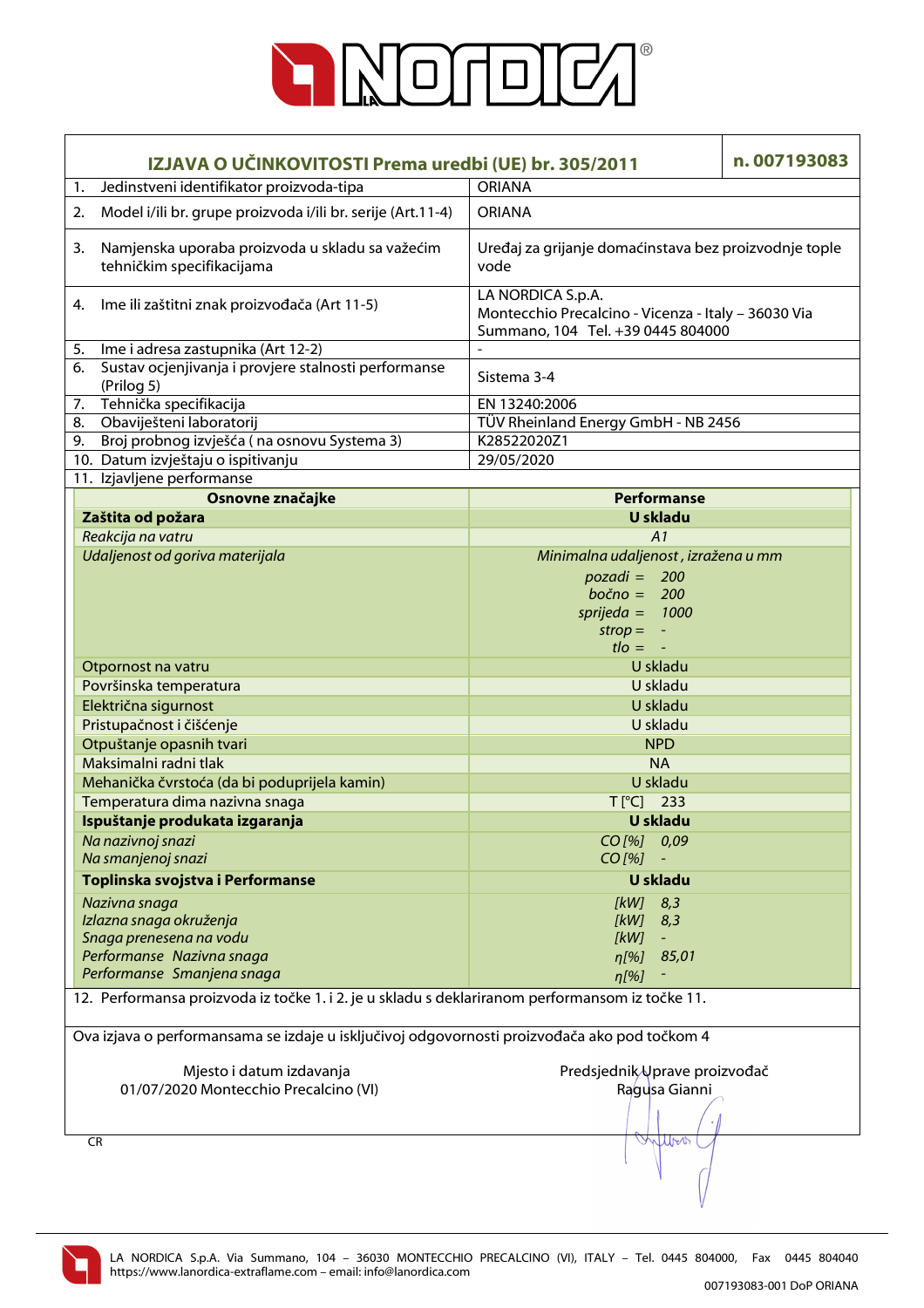

| ΔΗΛΩΣΗ ΑΠΟΔΟΣΗΣ Με βάση τον κανονισμό (ΕΕ) αρ. 305/2011                                                           |                                                     | n.007193083 |  |
|-------------------------------------------------------------------------------------------------------------------|-----------------------------------------------------|-------------|--|
| 1. Μοναδικός κωδικός αναγνώρισης του προϊόντος-τύπου                                                              | <b>ORIANA</b>                                       |             |  |
| 2. Μοντέλο ή/και αρ. παρτίδας ή/και αύξων αρ. (Άρθρο 11-4)                                                        | <b>ORIANA</b>                                       |             |  |
| 3. Προβλεπόμενες χρήσεις του προϊόντος σύμφωνα με τις                                                             | Συσκευή οικιακής θέρμανσης, χωρίς σύστημα παραγωγής |             |  |
| εναρμονισμένες τεχνικές προδιαγραφές                                                                              | ζεστού νερού                                        |             |  |
|                                                                                                                   | LA NORDICA S.p.A.                                   |             |  |
| 4. Καταχωρημένη επωνυμία ή εμπορικό σήμα του                                                                      | Montecchio Precalcino - Vicenza - Italy - 36030 Via |             |  |
| κατασκευαστή (Άρθρο 11)                                                                                           | Summano, 104 Tel. +39 0445 804000                   |             |  |
| 5. Όνομα και διεύθυνση του εντολοδόχου (Άρθρο 12-2)                                                               | $\blacksquare$                                      |             |  |
| 6. Σύστημα εκτίμησης και επαλήθευσης της σταθερότητας                                                             |                                                     |             |  |
| της επίδοσης (Συνημμένο 5)                                                                                        | Sistema 3-4                                         |             |  |
| 7. Εναρμονισμένη τεχνική προδιαγραφή                                                                              | EN 13240:2006                                       |             |  |
| 8. Κοινοποιημένο εργαστήριο                                                                                       | TÜV Rheinland Energy GmbH - NB 2456                 |             |  |
| 9. Αριθμός αναφοράς της δοκιμής (με βάση το System 3)                                                             | K28522020Z1                                         |             |  |
| 10.<br>Ημερομηνία της έκθεσης δοκιμής                                                                             | 29/05/2020                                          |             |  |
| 11.<br>Δηλωμένες επιδόσεις                                                                                        |                                                     |             |  |
| Βασικά χαρακτηριστικά                                                                                             | Επιδόσεις                                           |             |  |
| Αντιπυρική ασφάλεια                                                                                               | Σύμφωνη                                             |             |  |
| Αντίδραση στη φωτιά                                                                                               | A1                                                  |             |  |
| Απόσταση από το καύσιμο υλικό                                                                                     | Ελάχιστη απόσταση, σε mm                            |             |  |
|                                                                                                                   | 200                                                 |             |  |
|                                                                                                                   | $πiσω μέρος =$<br>200<br>$πλευρά =$                 |             |  |
|                                                                                                                   | 1000<br>μπροστινό μέρος =                           |             |  |
|                                                                                                                   | $t\alpha\beta\dot{\alpha}v\iota=$                   |             |  |
|                                                                                                                   | $\epsilon \delta \alpha \varphi$ ος =               |             |  |
| Αντοχή στη φωτιά                                                                                                  |                                                     |             |  |
| Επιφανειακή θερμοκρασία                                                                                           | Σύμφωνη<br>Σύμφωνη                                  |             |  |
|                                                                                                                   |                                                     |             |  |
| Ηλεκτρική ασφάλεια                                                                                                | Σύμφωνη                                             |             |  |
| Πρόσβαση και καθαρισμός                                                                                           | Σύμφωνη                                             |             |  |
| Απελευθέρωση επικίνδυνων ουσιών                                                                                   | <b>NPD</b>                                          |             |  |
| Μέγιστη πίεση λειτουργίας                                                                                         | <b>NA</b>                                           |             |  |
| Μηχανική αντοχή (για να υποβαστάζει το τζάκι)                                                                     | Σύμφωνη                                             |             |  |
| Θερμοκρασία καπνών ονομαστική Ισχύς                                                                               | $T[^{\circ}C]$ 233                                  |             |  |
| Εκπομπές προϊόντων καύσης                                                                                         | Σύμφωνη                                             |             |  |
| σε ονομαστική ισχύ                                                                                                | CO [%] 0,09                                         |             |  |
| σε μειωμένη ισχύ                                                                                                  | $CO$ [%]                                            |             |  |
| Θερμικές επιδόσεις και Απόδοση                                                                                    | Σύμφωνη                                             |             |  |
| Ονομαστική Ισχύς                                                                                                  | [kW]<br>8,3                                         |             |  |
| Ισχύς παραγωγής στο περιβάλλον                                                                                    | [kW]<br>8,3                                         |             |  |
| Ισχύς που προσδίδεται στο νερό                                                                                    | [kW]                                                |             |  |
| Απόδοση σε ονομαστική ισχύ                                                                                        | 85,01<br>$\eta$ [%]                                 |             |  |
| Απόδοση σε μειωμένη ισχύ                                                                                          | $\eta$ [%]                                          |             |  |
| 12. Η απόδοση του προϊόντος που αναφέρεται στα σημεία 1 και 2 είναι σύμφωνη με τη δηλωμένη απόδοση στο σημείο 11. |                                                     |             |  |
| Εκδίδεται η παρούσα δήλωση απόδοσης υπό την αποκλειστική ευθύνη του κατασκευαστή που αναφέρεται στο σημείο 4.     |                                                     |             |  |
| Τόπος και ημερομηνία της έκδοσης                                                                                  | Διευθύνων Σύμβρυλος κατασκευαστής                   |             |  |
| 01/07/2020 Montecchio Precalcino (VI)                                                                             | Ragusa Gianni                                       |             |  |
|                                                                                                                   |                                                     |             |  |
|                                                                                                                   |                                                     |             |  |
| EL                                                                                                                | Inflow                                              |             |  |
|                                                                                                                   |                                                     |             |  |
|                                                                                                                   |                                                     |             |  |
|                                                                                                                   |                                                     |             |  |

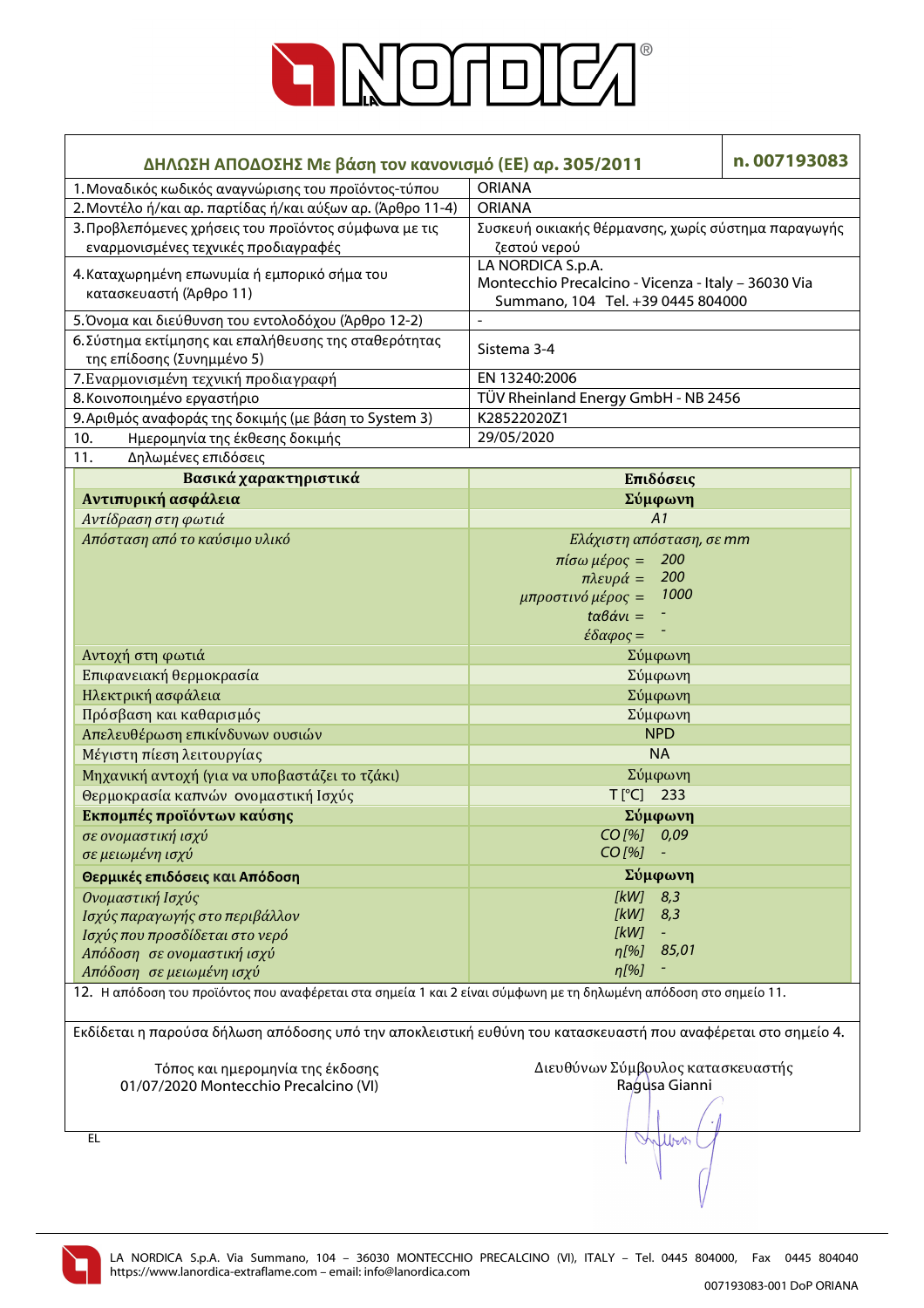

| <b>PRESTATIEVERKLARING Volgens Verordening (EU) nr. 305/2011</b>                                                             |                                                                                                               | n.007193083 |  |
|------------------------------------------------------------------------------------------------------------------------------|---------------------------------------------------------------------------------------------------------------|-------------|--|
| 1. Unieke identificatiecode van het producttype                                                                              | <b>ORIANA</b>                                                                                                 |             |  |
| 2. Model en/of lotnr. en/of serienummer (Art.11-4)                                                                           | <b>ORIANA</b>                                                                                                 |             |  |
| 3. Het beoogde gebruik van het product in<br>overeenstemming met de toepasselijke<br>geharmoniseerde technische specificatie | Apparaat voor huishoudelijke verwarming, zonder<br>warmwaterproductie                                         |             |  |
| 4. Naam of handelsmerk van de fabrikant (Art 11-5)                                                                           | LA NORDICA S.p.A.<br>Montecchio Precalcino - Vicenza - Italy - 36030 Via<br>Summano, 104 Tel. +39 0445 804000 |             |  |
| 5. Naam en adres van de gemachtigde (Art. 12-2)                                                                              |                                                                                                               |             |  |
| 6. Systeem voor de beoordeling en verificatie van de                                                                         | Sistema 3-4                                                                                                   |             |  |
| prestatiebestendigheid (Bijlage 5)                                                                                           |                                                                                                               |             |  |
| 7. Geharmoniseerde technische specificatie                                                                                   | EN 13240:2006                                                                                                 |             |  |
| 8. Erkend laboratorium                                                                                                       | TÜV Rheinland Energy GmbH - NB 2456                                                                           |             |  |
| 9. Nummer van het keuringsrapport (op grond van System 3)                                                                    | K28522020Z1                                                                                                   |             |  |
| 10. Datum van het keuringsrapport<br>11. Aangegeven prestaties                                                               | 29/05/2020                                                                                                    |             |  |
| Essentiële kenmerken                                                                                                         | <b>Prestatie</b>                                                                                              |             |  |
|                                                                                                                              | Conform                                                                                                       |             |  |
| <b>Brandveiligheid</b>                                                                                                       | A1                                                                                                            |             |  |
| <b>Brandprestatie</b><br>Afstand van brandbaar materiaal                                                                     |                                                                                                               |             |  |
|                                                                                                                              | Minimumafstand, in mm                                                                                         |             |  |
|                                                                                                                              | $achterzijde = 200$<br>$zijkant = 200$                                                                        |             |  |
|                                                                                                                              | $voorzijde =$<br>1000                                                                                         |             |  |
|                                                                                                                              | $plafond =$<br>$\omega$                                                                                       |             |  |
|                                                                                                                              | $onderzijde =$                                                                                                |             |  |
| Weerstand tegen brand                                                                                                        | Conform                                                                                                       |             |  |
| Oppervlaktetemperatuur                                                                                                       | Conform                                                                                                       |             |  |
| Elektrische veiligheid                                                                                                       | Conform                                                                                                       |             |  |
| Toegankelijkheid en reiniging                                                                                                | Conform                                                                                                       |             |  |
| Emissie van gevaarlijke stoffen                                                                                              | <b>NPD</b>                                                                                                    |             |  |
| Maximum bedrijfsdruk                                                                                                         | <b>NA</b>                                                                                                     |             |  |
| Mechanische sterkte (om de haard te ondersteunen)                                                                            | Conform                                                                                                       |             |  |
| Rookgastemperatuur nominaal vermogen                                                                                         | $T[^{\circ}C]$ 233                                                                                            |             |  |
| Uitstoot verbrandingsproducten                                                                                               | <b>Conform</b>                                                                                                |             |  |
| op nominaal vermogen                                                                                                         | CO[%] 0,09                                                                                                    |             |  |
| op beperkt vermogen                                                                                                          | $CO$ [%]                                                                                                      |             |  |
| <b>Thermische prestaties en Rendement</b>                                                                                    | <b>Conforme</b>                                                                                               |             |  |
| Nominaal vermogen                                                                                                            | 8,3<br>[kW]                                                                                                   |             |  |
| Vermogen afgegeven aan het milieu                                                                                            | [kW]<br>8,3                                                                                                   |             |  |
| Vermogen afgegeven aan het water                                                                                             | [kW]                                                                                                          |             |  |
| Rendement op nominaal vermogen                                                                                               | 85,01<br>$\eta$ [%]                                                                                           |             |  |
| Rendement op beperkt vermogen                                                                                                | $\eta$ [%]                                                                                                    |             |  |
| 12. De prestaties van het in de punten 1 en 2 bedoelde product zijn conform met de in het punt 11 aangegeven<br>prestaties.  |                                                                                                               |             |  |
| Deze prestatieverklaring wordt verstrekt onder de exclusieve verantwoordelijkheid van de in punt 4 vermelde                  |                                                                                                               |             |  |
| fabrikant.                                                                                                                   |                                                                                                               |             |  |
|                                                                                                                              |                                                                                                               |             |  |
| Plaats en datum van afgifte                                                                                                  | Beheerder delegeren fabrikant                                                                                 |             |  |
| 01/07/2020 Montecchio Precalcino (VI)                                                                                        | Ragusa Gianni                                                                                                 |             |  |
|                                                                                                                              |                                                                                                               |             |  |
|                                                                                                                              | Wilbert                                                                                                       |             |  |
| <b>NL</b>                                                                                                                    |                                                                                                               |             |  |
|                                                                                                                              |                                                                                                               |             |  |
|                                                                                                                              |                                                                                                               |             |  |

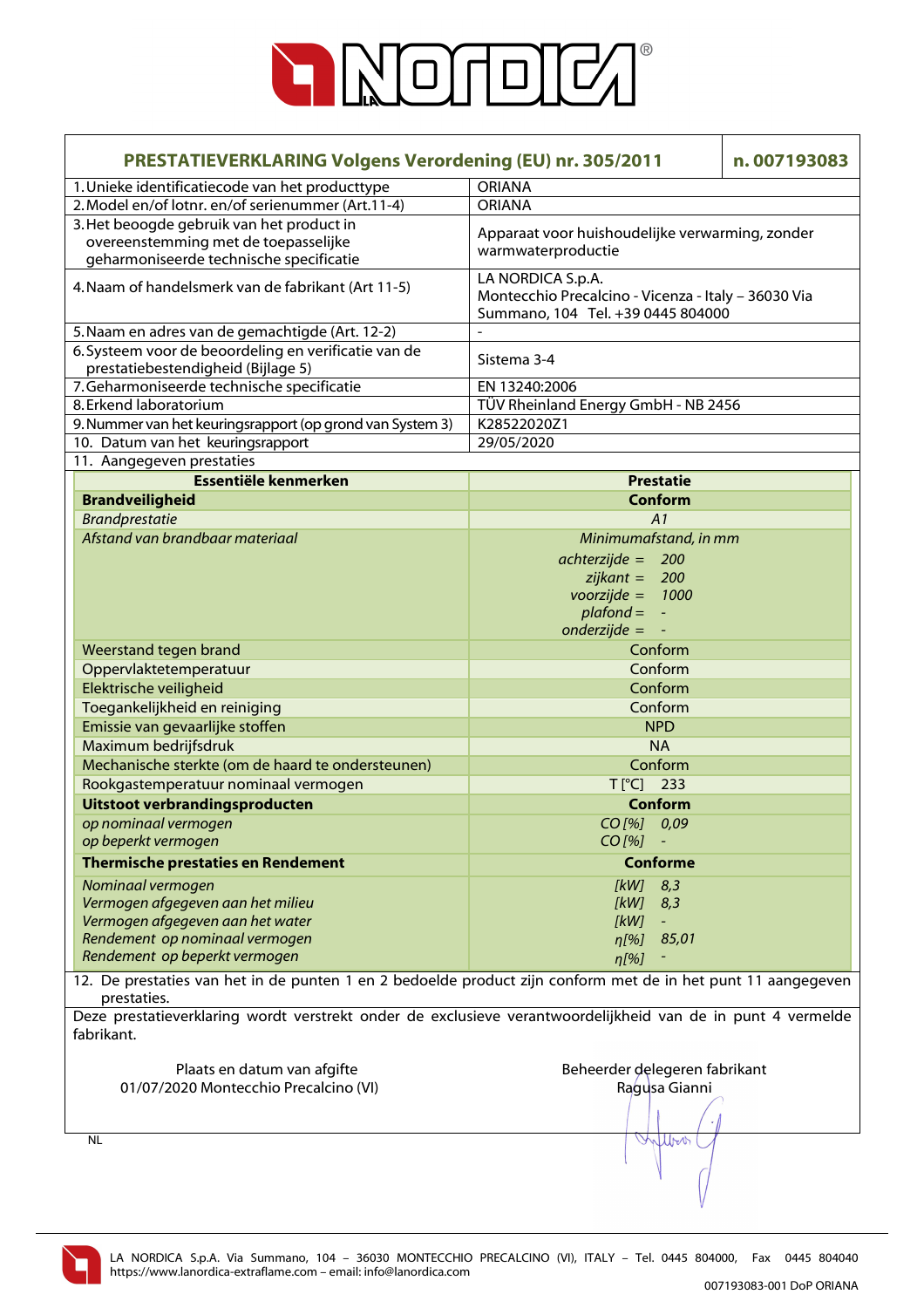

| DEKLARACJA WŁAŚCIWOŚCI UŻYTKOWYCH Na podstawie rozporządzenia<br>(UE) nr 305/2011                                           |                                                                                                               | n.007193083 |  |
|-----------------------------------------------------------------------------------------------------------------------------|---------------------------------------------------------------------------------------------------------------|-------------|--|
| 1. Unikalny identyfikator typu wyrobu                                                                                       | <b>ORIANA</b>                                                                                                 |             |  |
| 2. Model i/lub nr partia i/lub nr serii (Art.11-4)                                                                          | <b>ORIANA</b>                                                                                                 |             |  |
| 3. Zamierzone zastosowania produktu zgodnie z mającą<br>zastosowanie zharmonizowaną specyfikacją techniczną                 | Urządzenie do ogrzewania mieszkania, bez produkcji<br>ciepłej wody                                            |             |  |
| 4. Nazwa lub znak towarowy producenta (Art 11-5)                                                                            | LA NORDICA S.p.A.<br>Montecchio Precalcino - Vicenza - Italy - 36030 Via<br>Summano, 104 Tel. +39 0445 804000 |             |  |
| 5. Nazwa i adres przedstawiciela (Art 12-2)                                                                                 | $\overline{a}$                                                                                                |             |  |
| 6. System oceny i weryfikacji stałości właściwości<br>użytkowych (Załącznik 5)                                              | Sistema 3-4                                                                                                   |             |  |
| 7. Zharmonizowana specyfikacja techniczna                                                                                   | EN 13240:2006                                                                                                 |             |  |
| 8. Notyfikowane laboratorium                                                                                                | TÜV Rheinland Energy GmbH - NB 2456                                                                           |             |  |
| 9. Numer raportu z badań testowych (na podstawie Systemu 3)                                                                 | K28522020Z1                                                                                                   |             |  |
| Data raportu z badań testowych<br>10.                                                                                       | 29/05/2020                                                                                                    |             |  |
| 11. Deklarowane osiągi                                                                                                      |                                                                                                               |             |  |
| Podstawowe właściwości                                                                                                      | Osiągi                                                                                                        |             |  |
| Zabezpieczenie przeciwpożarowe                                                                                              | <b>Zgodny</b>                                                                                                 |             |  |
| Reakcja na ogień                                                                                                            | A1                                                                                                            |             |  |
| Odległość od mat. zł.                                                                                                       | Odległość minimalna, w mm<br>$tył = 200$<br>$bok = 200$<br>$przód = 1000$<br>$s$ ufit = $-$<br>$podłoże = -$  |             |  |
| Odporność na ogień                                                                                                          | Zgodny                                                                                                        |             |  |
| Temperatura na powierzchni                                                                                                  | Zgodny                                                                                                        |             |  |
| Bezpieczeństwo elektryczne                                                                                                  | Zgodny                                                                                                        |             |  |
| Dostępność i czyszczenie                                                                                                    | Zgodny                                                                                                        |             |  |
| Wydzielanie niebezpiecznych substancji                                                                                      | <b>NPD</b>                                                                                                    |             |  |
| Maksymalne ciśnienie pracy                                                                                                  | <b>NA</b>                                                                                                     |             |  |
| Wytrzymałość mechaniczna (wspieranie komina)                                                                                | Zgodny                                                                                                        |             |  |
| Temperatura spalin moc znamionowa                                                                                           | $T[^{\circ}C]$ 233                                                                                            |             |  |
| Emisja produktów spalania                                                                                                   | <b>Zgodny</b>                                                                                                 |             |  |
| przy mocy znamionowej                                                                                                       | CO [%] 0,09                                                                                                   |             |  |
| przy mocy zmniejszonej                                                                                                      | $CO [%] -$                                                                                                    |             |  |
| Wydajność cieplna i Sprawność                                                                                               | Zgodny                                                                                                        |             |  |
| Moc znamionowa                                                                                                              | 8,3<br>[KW]                                                                                                   |             |  |
| Moc przekazywana do otoczenia                                                                                               | [kW]<br>8,3                                                                                                   |             |  |
| Moc przekazywana do wody                                                                                                    | [kW]<br>÷,                                                                                                    |             |  |
| Sprawność przy mocy znamionowej                                                                                             | 85,01<br>η[%]                                                                                                 |             |  |
| Sprawność przy mocy zmniejszonej                                                                                            | $\eta$ [%]                                                                                                    |             |  |
| 12. Wydajność produktu, o którym mowa w pkt. 1 i 2 jest zgodna z deklarowanymi właściwościami użytkowymi w pkt 11.          |                                                                                                               |             |  |
| Niniejszą deklarację właściwości użytkowych wystawia się na wyłączną odpowiedzialność producenta, o którym<br>mowa w pkt 4. |                                                                                                               |             |  |
| Miejsce i data wydania                                                                                                      | Administrator delegować producent                                                                             |             |  |
| 01/07/2020 Montecchio Precalcino (VI)<br>Ragusa Gianni                                                                      |                                                                                                               |             |  |
|                                                                                                                             |                                                                                                               |             |  |
| PL                                                                                                                          | Wilbert                                                                                                       |             |  |
|                                                                                                                             |                                                                                                               |             |  |